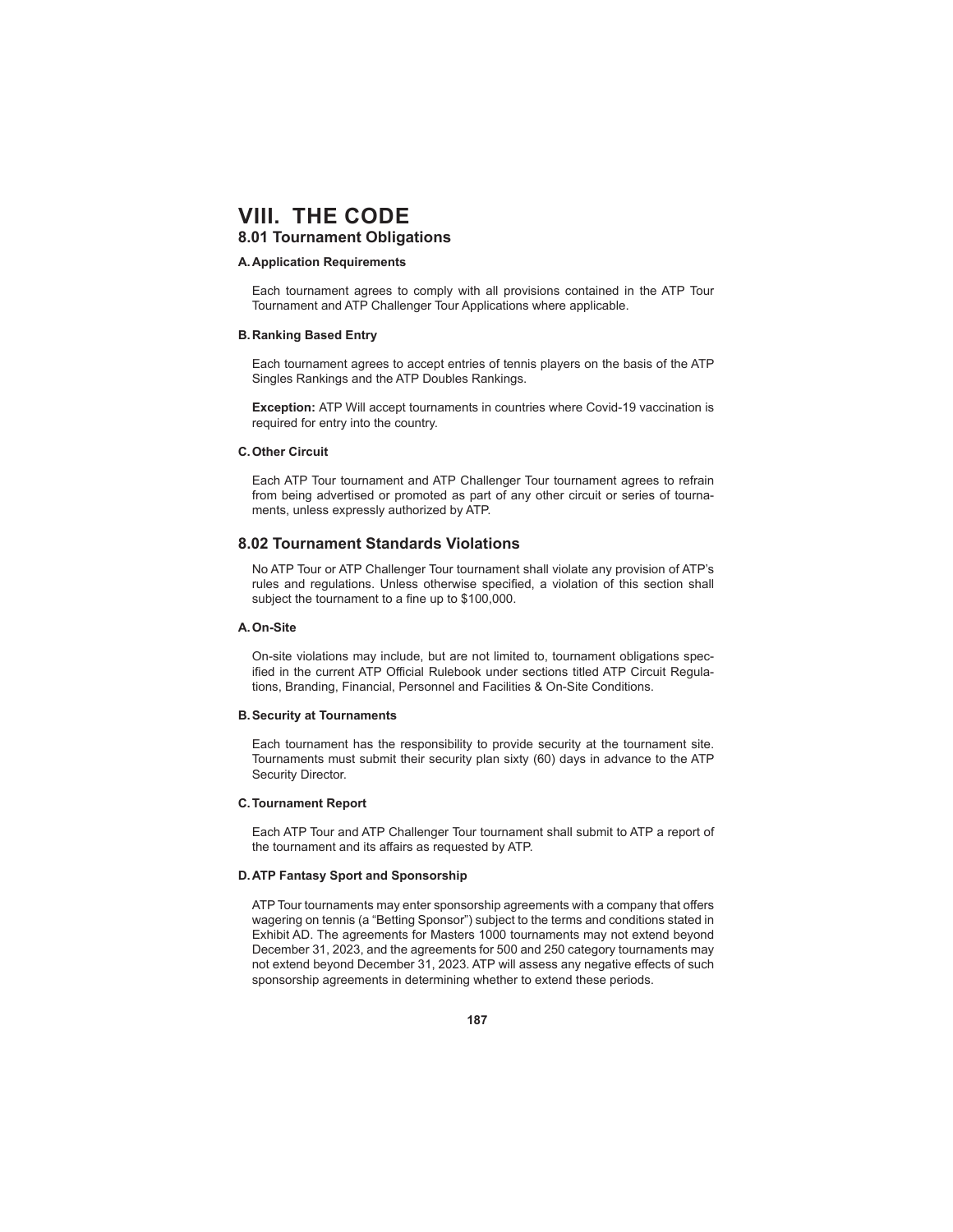ATP Tour tournaments may accept sponsorship from a fantasy sport branded company promoting only the fantasy sport brand. If the company does not offer, and is not affiliated with a company that offers, wagering on tennis, there are no restrictions on the sponsorship agreement. However, most fantasy sport brands offer, or are affiliated with companies that offer, wagering on tennis and constitute a Betting Sponsor as defined herein. In that case, all the terms and conditions in Exhibit AD apply to such fantasy sport Betting Sponsors. Such agreements may not extend beyond December 31, 2023.

### **E. On-Site Tennis Betting**

 No ATP Tour or ATP Challenger Tour tournament shall, directly or indirectly, solicit or facilitate any person to wager on tennis matches while at the tournament site. Allowing betting companies, directly or through a third party, to accept any tennis wagers (electronically or otherwise) at the tournament site or any tournament related event is prohibited.

### **F. Determination of Violation and Penalty**

 The SVP – Rules & Competition shall make a reasonable investigation to determine the facts regarding all tournament on-site offenses. Upon determining that a violation has occurred, the SVP – Rules & Competition shall specify the fine and/or other punishment in written notice to the tournament. The tournament shall have the right to appeal such determination to the ATP CEO, or his designee, consistent with the procedures outlined in the Code.

#### **G. Payment of Fines**

 Fines levied by the SVP – Rules & Competition for tournament on-site offenses shall be paid in accordance with the following:

- **1)** ATP Tour and ATP Challenger Tour Tournaments. Each tournament shall promptly pay the fine to ATP.
- **2)** The tournament may authorize ATP to withhold the amount of the fine from any monies owed the tournament by ATP.
- **3)** If the monies owed to the tournament are insufficient to pay the fine, the tournament shall pay the balance within twenty-one (21) days after receiving written notice of the fine.

#### **H. Procedures for Appeal**

- **1)** Any tournament in violation of a tournament on-site offense may, after paying all fines, appeal to the ATP CEO, or his designee, for review of a determination of guilt and the penalty assessed.
- **2)** Such appeal shall be in accordance with the procedure specified in Section 8.03 F. 4.

## **8.03 Tournament Major Off enses**

 No ATP Tour or ATP Challenger Tour tournament shall violate any provision of ATP's rules and regulations contained below under the Tournament Major Offense section of the current ATP Official Rule Book. Unless otherwise specified, violation of this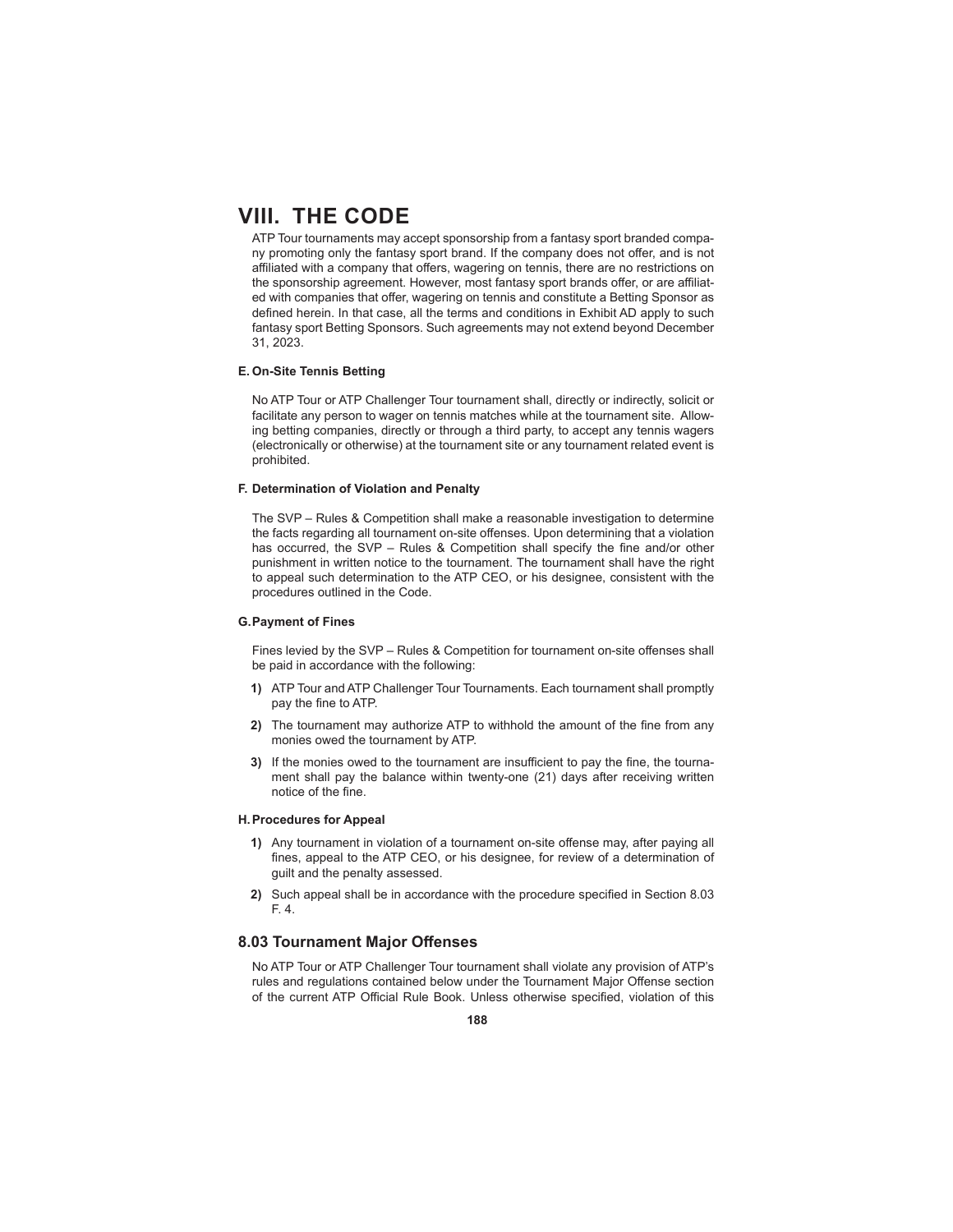section shall subject the tournament to a fine up to \$250,000, plus any additional financial penalties specified in other rules, and/or change in membership status, and/ or forfeiture of all sums, if any, previously paid to ATP.

#### **A.Conduct Contrary to the Integrity of the Game**

 The favorable reputation of ATP, its tournaments and players is a valuable asset and creates tangible benefits for all ATP members. Accordingly, it is an obligation for ATP Tour or ATP Challenger Tour tournaments, owner(s), promoter(s), operator(s) or representative(s) thereof, to refrain from engaging in conduct contrary to the integrity of the game of tennis. Conduct contrary to the integrity of the game shall include, but not be limited to, comments to the news media publicized comments that unreasonably attack or disparage any person or group of people, a tournament, sponsor, player, official or ATP.

 Responsible expressions of legitimate disagreement with ATP policies are not prohibited. However, public comments that one of the stated persons above knows, or should reasonably know, will harm the reputation or financial best interests of a tournament, player, sponsor, official or ATP are expressly covered by this section.

#### **B. Aggravated Behavior**

- **1)** No ATP Tour or ATP Challenger Tour tournament, or any person who directly or indirectly has a controlling ownership interest therein or who is the Designated Representative (as defined in the ATP By-Laws) or Tournament Director or other employee or agent of an ATP Tour or ATP Challenger Tour tournament shall engage in aggravated behavior which is defined as follows:
	- **a)** One incident of behavior that is flagrant and particularly injurious to the success of the ATP or its members or is singularly egregious.
	- **b)** A series of two (2) or more violations of this Code in consecutive years which singularly do not constitute aggravated behavior, but when viewed together establish a pattern of conduct that is collectively egregious and is detrimental or injurious to ATP and/or its members.

#### **C. Non-Delivery of Standards**

 Tournaments that have submitted requests to the ATP Board, which were approved on the condition that they deliver specific upgrades to existing facilities, relocation to a new venue or included in an application for a new event, and fail to do so are subject to sanctions that may be deemed to be Minor or Major, as follows:

- **1)** Minor violations. Violations deemed to be minor in their impact to the event and the players shall subject the tournament to a fine up to \$100,000.
- **2)** Major violations. Violations deemed to have large negative impact on the event and / or the players shall subject the tournament to a fine up to \$250,000 and/or a change in membership status. Any recommendation for a change in membership status shall be determined by the ATP Board.

#### **D. Promotional Fees**

**1)** ATP Tour 500 and ATP Tour 250 tournaments have the option to offer fees for promotional services. No other ATP Tour or ATP Challenger Tour tournament owner, operator, sponsor or agent is permitted to offer, give or pay money or anything of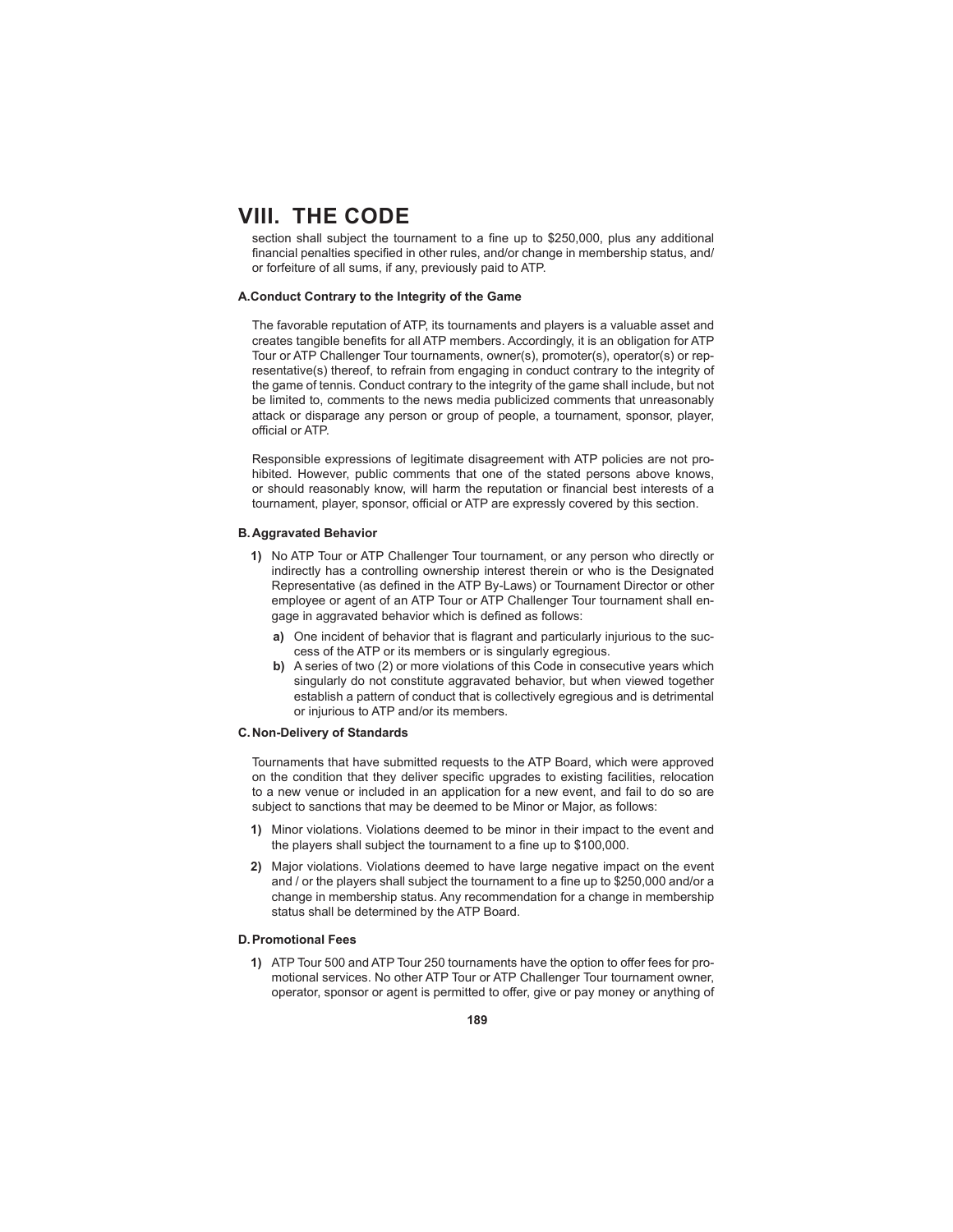value, nor shall the tournament permit any other person or entity to offer, give or pay money or anything of value to a player, directly or indirectly, to influence or assure or entice a player's competing in a tournament or event within the tournament, other than prize money, unless authorized to do so by ATP.

- **2)** In the event the ATP CEO or Senior Vice President Rules & Competition believes that a tournament may be violating this section, then upon demand, the tournament must furnish to the Senior Vice President - Rules & Competition or his agent access to and copies of all records to which it has access relating to such alleged prohibited compensation or, in the absence of such records, an affidavit setting forth the facts in detail with respect to any transaction under question by the Senior Vice President - Rules & Competition. In the event a tournament fails to provide such records or affidavit for such audit, it may be subject to a fine up to \$100,000 and termination of membership, pending compliance with such demand.
- **3)** Violation of this section shall subject the tournament to a fine up to \$100,000 plus the amount or value of any such compensation, and termination of membership, and/or forfeiture of all sums, if any, previously paid to ATP.

### **E. Wagers and On-Site Tennis Betting**

 No ATP Tour or ATP Challenger Tour tournament, ATP member or any person w h o directly or indirectly has a controlling ownership interest therein or who is the Designated Representative (as defined in the ATP By-Laws) or Tournament Director or other employee or agent of an ATP Tour or ATP Challenger Tour tournament or ATP member (excluding employees or agents who do not have executive or material management authority) shall engage in any form of gambling or wagering in connection with any ATP Tour or ATP Challenger Tour tournament.

### **F. Wild Cards**

 No ATP Tour or ATP Challenger Tour tournament, or any person who directly or indirectly has a controlling ownership interest therein or who is the Designated Representative (as defined in the ATP By-Laws) or Tournament Director or other employee or agent of an ATP Tour or ATP Challenger Tour tournament shall directly or indirectly, accept compensation in exchange for a wild card.

#### **G. Investigation, Determination, Imposition and Review**

- **1)** The Senior Vice President Rules & Competition shall investigate all facts concerning any alleged tournament violation of an ATP rule or regulation and shall provide written notice of such investigation to the tournament involved. The tournament shall be given at least five (5) days (excluding weekends) to provide to the Senior Vice President - Rules & Competition, directly or through counsel, such evidence as the tournament deems to be relevant to the investigation. The Senior Vice President - Rules & Competition shall conduct the investigation in consultation with the applicable ATP Regional EVP or SVP.
- **2)** Upon the completion of his investigation, the Senior Vice President Rules & Competition shall determine the innocence or guilt of the tournament involved and, in the latter case, shall state in writing the facts as found by him, his conclusions and the penalty to be imposed on the tournament. A copy of the decision of the Senior Vice President - Rules & Competition shall be promptly delivered to the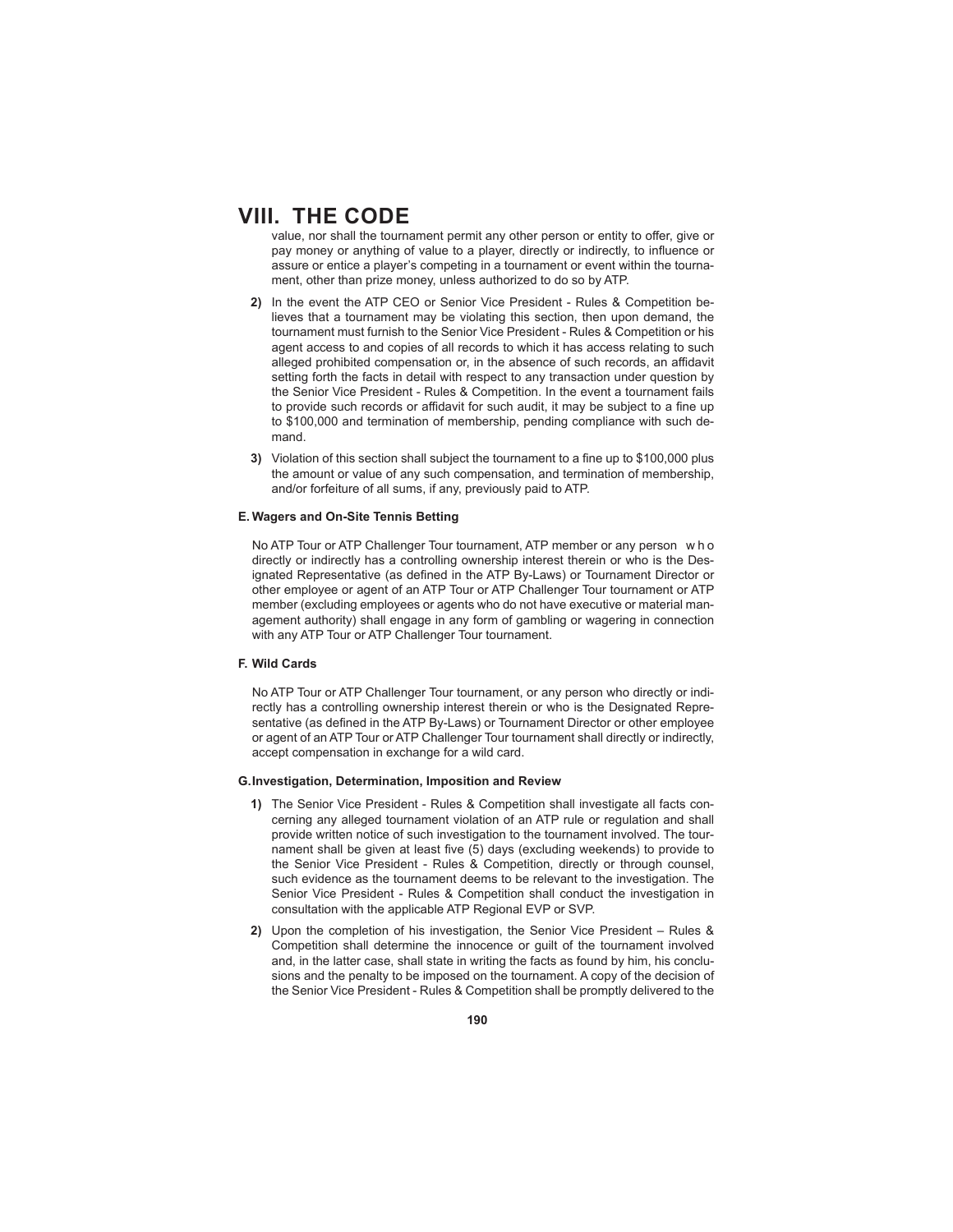tournament with copies to the ATP CEO and the applicable ATP Regional EVP or SVP.

- **3)** All fines shall be paid by the tournament by delivery to the Senior Vice President - Rules & Competition within twenty-one (21) days after receipt of written notice.
- **4)** Any tournament found to have violated an ATP rule or regulation that results in a fine, may, after paying all fines, petition the ATP CEO for discretionary review. This petition shall be in writing and must be filed with the ATP CEO or Senior Vice President - Rules & Competition within twenty-one (21) days after notice of the determination and penalty is received by the tournament. (The Senior Vice President - Rules & Competition shall forward the review petition promptly to the ATP CEO). Such petition shall state in detail the basis for the appeal. Within twenty-one (21) days after receipt of the petition, the ATP CEO or his designee shall determine whether the appeal should proceed to a hearing or if a determination based upon the facts as presented is appropriate. If the ATP CEO or his designee determines that the appeal should not proceed to a hearing, then the decision, upon notice to the tournament, becomes final. This decision may affirm, reverse or modify the decision of the Senior Vice President - Rules and Competition. If the ATP CEO or his designee determines that the appeal should proceed to a hearing, he shall designate a date; time and place for the hearing of the appeal. and the ATP CEO or his designee shall notify the tournament and the Senior Vice President - Rules & Competition. At the hearing, the tournament and the Senior Vice President - Rules & Competition shall present to the ATP CEO or his designee, their respective positions on the facts. On the appeal, the ATP CEO or his designee may affirm, reverse or modify the decision of the Senior Vice President - Rules & Competition. If the appeal is decided against the tournament, then the ATP CEO or his designee shall charge to the tournament the reasonable costs of the appeal, which shall include, but not be limited to, the reasonable travel and living expenses incurred by all witnesses.
- **5)** If the penalty imposed on the tournament includes a recommendation other than a fine, including a recommendation for loss or change in tournament membership status, that recommendation shall be reviewed by the ATP Board, which may implement, modify or reject the recommendation of the Senior Vice President - Rules & Competition. The imposition of any non-fine penalty by the ATP Board shall be made in accordance with the By-laws.
- **6)** Service of any document on a tournament as is required by this section shall be deemed completed if mailed to the Tournament Director at the address indicated in the tournament application or as subsequently revised by the tournament member. Any written communication to be sent to the ATP CEO or Senior Vice President - Rules & Competition should be addressed as follows, unless notice of change is subsequently published.

| ATP CEO                     | OR. | SVP - Rules & Competition      |
|-----------------------------|-----|--------------------------------|
| Palliser House              |     | <b>ATP</b>                     |
| Palliser Road               |     | 201 ATP Blvd.                  |
| London W149EB               |     | Ponte Vedra Bch, FL 32082, USA |
| Telephone: +44 207 381 7890 |     | Telephone: +1 904 285 8000     |
| Facsimile: +44 207 381 7895 |     | Facsimile: +1 904 779 3300     |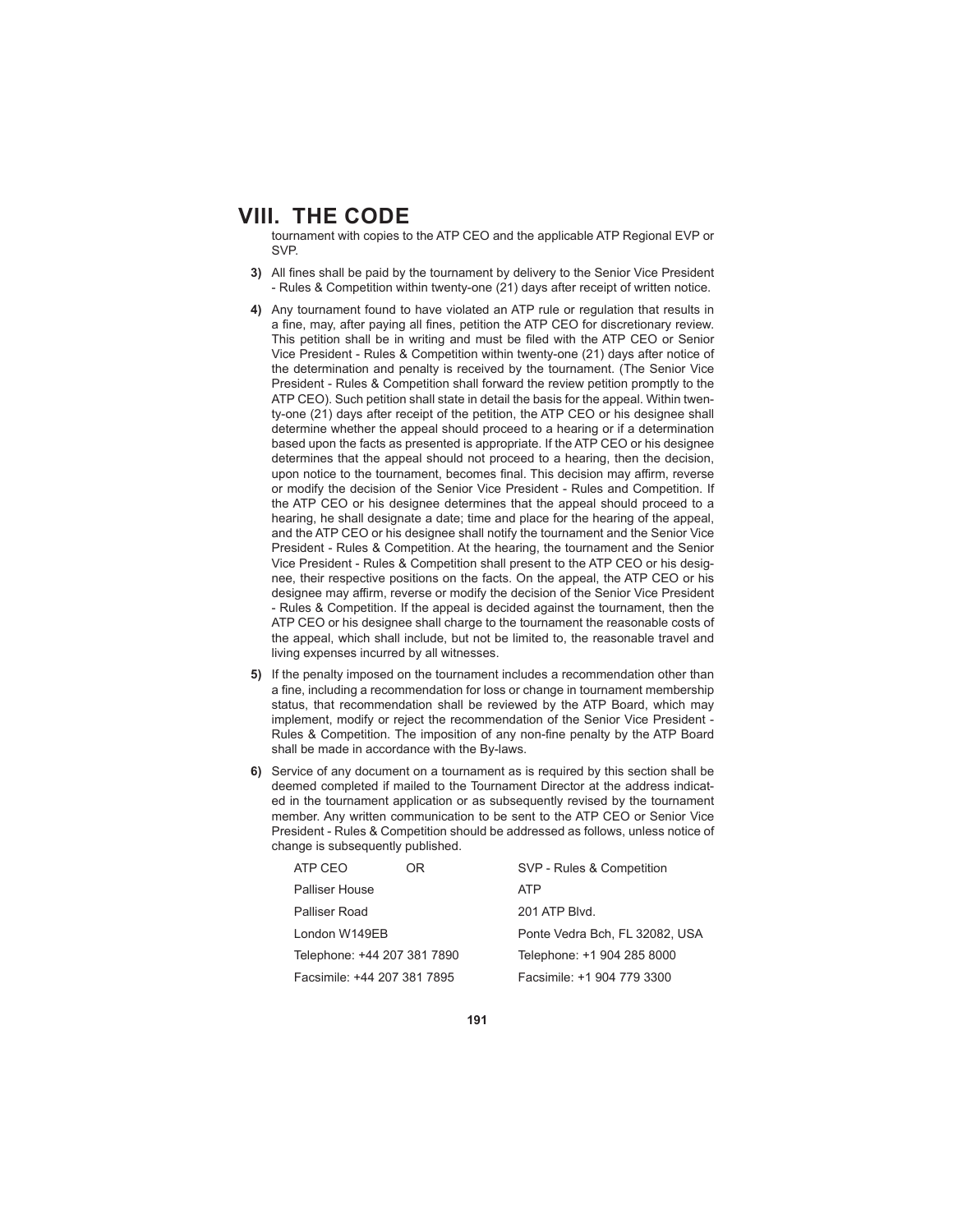**7)** ATP is authorized to obtain collection of all overdue fines along with costs, if any, by all reasonable means, including legal proceedings as may be deemed necessary and appropriate.

## **8.04 Player Code of Conduct ("Code")**

## **A. Entry/Withdrawal Off enses**

**Entry Obligations.** No player or team entered into the main draw or moved into the main draw as a direct acceptance of a tournament may withdraw after the entry and withdrawal deadline or not appear for first-round match(es) without penalty as described below. The Senior Vice President, Rules & Competition shall make such investigation as is reasonable to determine the facts regarding any such entry offense and, upon determining that a violation has occurred, shall specify the fine.

### **B. Fines**

## **1) ATP Tour Tournaments**

**a)** The provisions relating to assessment and payment of withdrawal, late withdrawal or punctuality fines for tournaments are separate from but in addition to the provisions of the player ATP commitment. The penalties are:

 $\lambda = \infty$ 

**aa) ATP Tour 250 Only.** Withdrawals occurring prior to the 10 AM, Eastern time, USA, Friday withdrawal deadline:

| AIP           |                |                | Fifth (5th)     |
|---------------|----------------|----------------|-----------------|
| Rankings      | Third (3rd)    | Fourth (4th)   | and Subsequent  |
| (most recent) | <b>Offense</b> | <b>Offense</b> | <b>Offenses</b> |
| $1 - 10$      | \$10,000       | \$20,000       | \$40,000        |
| $11 - 25$     | \$5,000        | \$10,000       | \$20,000        |
| $26 - 50$     | \$2,000        | \$4,000        | \$8,000         |
| 51-100        | \$1,000        | \$2,000        | \$4,000         |
| $101 +$       | \$500          | \$1,000        | \$2,000         |

#### **bb) ATP Tour Masters 1000, ATP Tour 500 & 250 events.**

 Withdrawals occurring after the 10 AM, Eastern Time, USA, Friday withdrawal deadline (Late Withdrawals):

| <b>ATP</b>    |                |                | Third (3rd)*    |
|---------------|----------------|----------------|-----------------|
| Rankings      | First (1st)    | Second (2nd)   | and Subsequent  |
| (most recent) | <b>Offense</b> | <b>Offense</b> | <b>Offenses</b> |
| $1 - 10$      | \$20,000       | \$40,000       | \$80,000        |
| $11 - 25$     | \$10.000       | \$20,000       | \$40,000        |
| $26 - 50$     | \$4,000        | \$8,000        | \$16,000        |
| 51-100        | \$2.000        | \$4,000        | \$8,000         |
| $101 +$       | \$1,000        | \$2.000        | \$4,000         |

**i) Singles**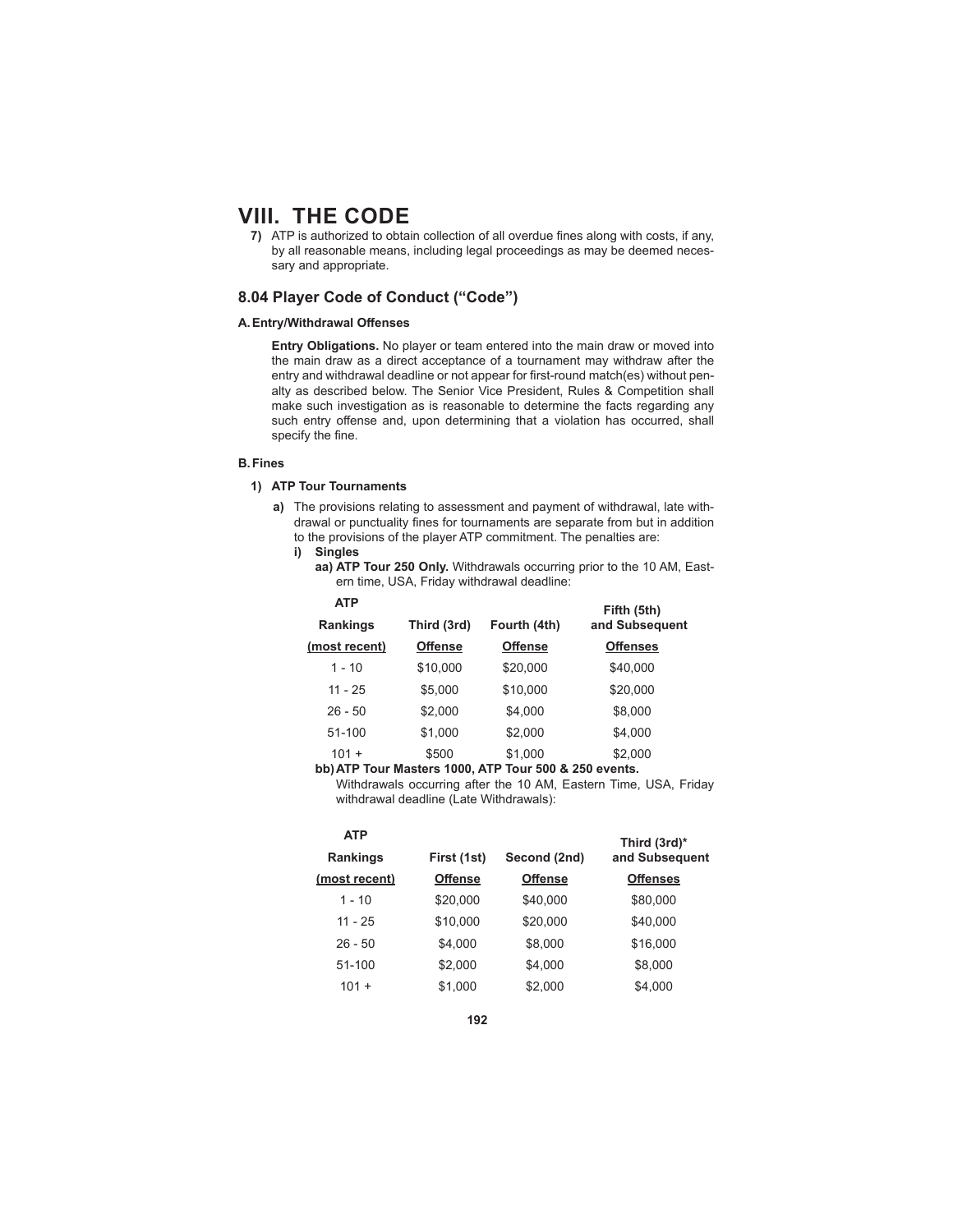\*For purposes of determining 2nd, 3rd and Subsequent Offenses, only Late Withdrawals are counted.

### **ii) Doubles.**

- **aa)** If the withdrawal was after 10 AM, Eastern time, USA, Friday and prior to the onsite sign-in deadline then the fine is \$1,000 per team member (doubled if team would have been seeded).
- **bb)** If the withdrawal was after the on-site sign-in deadline then this is to be considered as a Late Withdrawal and the fine is \$2,500 per team member (doubled if team would have been, or was, seeded).
- **iii) Doubles Exceptions**
	- **aa)** If both members of the team were on-site at the time of the withdrawal and the withdrawal was due to a medical condition, then neither player is subject to a fine.
	- **bb)** If the withdrawal was due to one or both members of the team being accepted into the main draw singles of another event, then neither player is subject to a fine.
- **b)** Fines shall be doubled in the case of any player who would have been seeded, based on the most recent ATP Rankings.
- **c) ATP Tour Masters 1000 or ATP Tour 500 Qualifying.** Third and subsequent withdrawals from the qualifying competition will be fined \$250 or \$500 if he would have been seeded based upon the most recent ATP Rankings.

**ATP Tour 250 Qualifying.** Third and subsequent withdrawals from the qualifying competition will be fined \$250 or \$500 if he would have been seeded based upon the most recent ATP Rankings.

**All ATP Tour Qualifying events.** If the player withdraws after the 10 AM Eastern time, USA, Friday deadline, or is a No Show, it is a Late Withdrawal and the fine shall be  $$1,000$  (or  $$2,000$  if seeded).

**d)** In circumstances that are flagrant and particularly injurious to the success of a tournament, or are singularly egregious, a single violation of this section shall also constitute the player Major Offense of Aggravated Behavior.

## **2) ATP Challenger Tour Tournaments**

- **a)** The penalty for third and subsequent withdrawals is a fine of \$250 for each offense and applies to singles. Fines shall be doubled in the case of any player who would have been seeded, based on the most recent ATP Rankings.
- **b)** Any singles withdrawal occurring after 10 AM, Eastern Time, USA on Friday, shall be assessed a fine of  $$1,000$  (or  $$2,000$  if seeded).
- **c) ATP Challenger Tour Qualifying.** Third and subsequent withdrawals from the qualifying competition will be fined \$150 or \$300 if he would have been seeded based upon the most recent ATP Rankings. If the player withdraws after the 10 AM Eastern time, USA, Friday deadline, or is a No Show, it is a Late Withdrawal and the fine shall be \$500 (or \$750 if seeded).
- **d) ATP Challenger Doubles.**
	- **i)** If the withdrawal was after 10 AM, Eastern time, USA, Friday and prior to the onsite sign-in deadline then the fine is \$500 per team member (doubled if team would have been seeded).
	- **ii)** If the withdrawal was after the on-site sign-in deadline then this is to be considered as a Late Withdrawal and the fine is \$1,000 per team member (doubled if team would have been, or was, seeded).
	- **iii)** Doubles Exceptions apply as noted above for ATP Tour.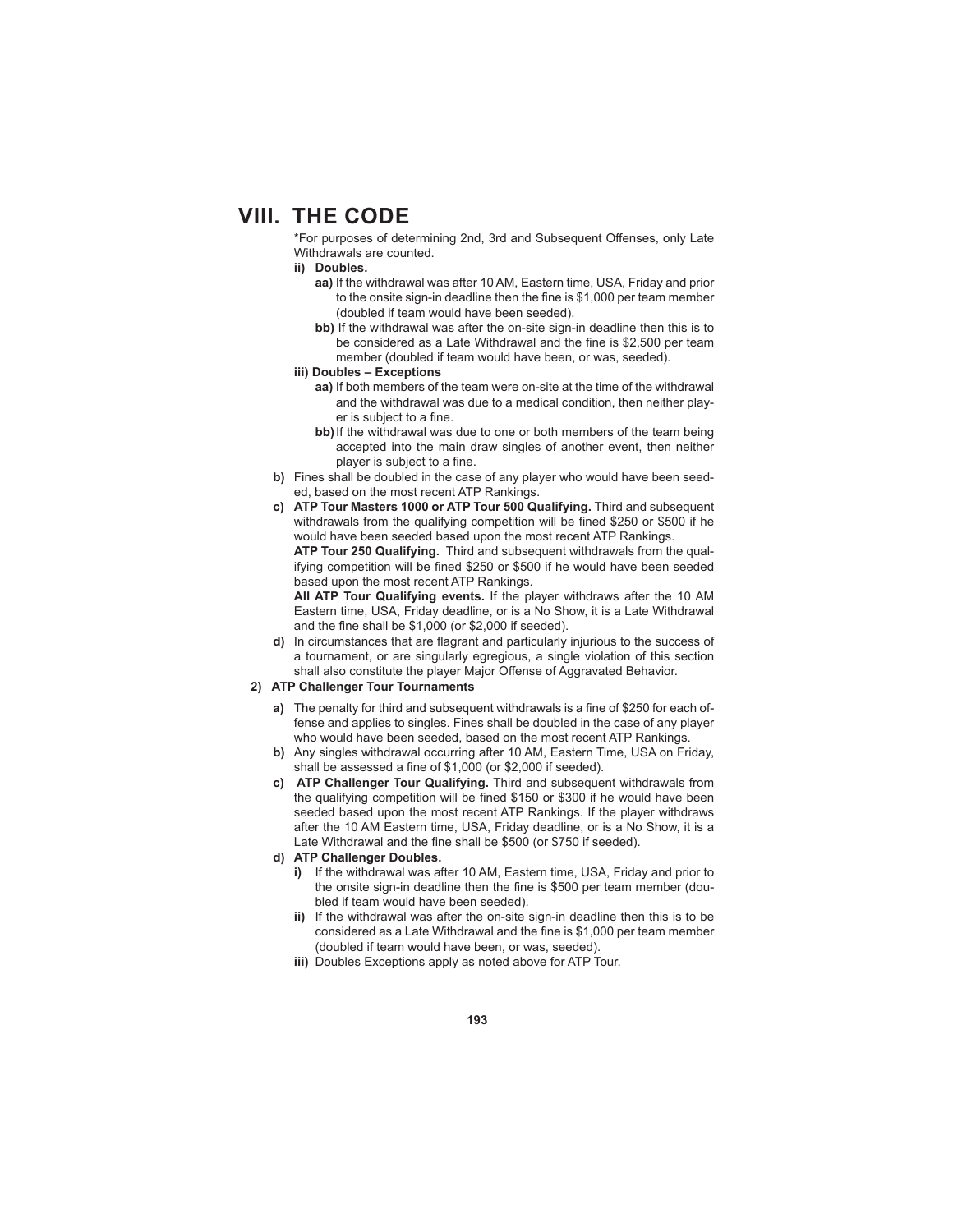## **C. Tournament Rebates**

 Tournaments shall receive a rebate from ATP when the following conditions have occurred:

- **1) ATP Tour Masters 1000.** All fine amounts collected as a result of late withdrawals shall be returned to the tournament where the late withdrawal occurred.
- 2) **ATP Tour 500.** All fine amounts collected as a result of late withdrawals shall be returned to the tournament where the late withdrawal occurred.
- **3) ATP Tour 250.** All fine amounts collected as a result of withdrawals or late withdrawals shall be returned to the tournament where the withdrawal or late withdrawal occurred.
- 4) **ATP Tour Qualifying**. All fine amounts collected as a result of withdrawals or late withdrawals shall be returned to the tournament where the withdrawal or late withdrawal occurred.

#### **D. Withdrawal Penalties**

- **1) ATP Tour 500.** Any player withdrawing after the entry/withdrawal deadline shall have a ranking penalty assessed in accordance with procedures specified in the ranking section of this rule book. Players shall not have the ranking penalty assessed if they complete the requirements for "promotional activities"; are out of competition for 30 days; or the withdrawal complied with the requirements for an on-site withdrawal. Players may appeal withdrawal penalties to a Tribunal who will determine whether the penalties are affirmed or set aside.
- **2) ATP Tour Masters 1000**. Any player withdrawing from the main draw shall have a ranking penalty assessed in accordance with procedures specified in the ranking section of this rule book and be suspended from a subsequent ATP Tour Masters 1000 event. This event shall be the event where the player earned the highest point total during the previous 12 months. Subsequent withdrawals will carry a second suspension from the next event where the player earned his second highest point total. Additional withdrawals will include further suspensions in the same manner. Players shall not have the suspension penalty assessed if they complete the requirements for "promotional activities" or the withdrawal complied with the requirements for an on-site withdrawal. Players may appeal suspension penalties to a Tribunal who will determine whether the penalties are affirmed or set aside (see sections J & K). Ranking penalties are automatic and cannot be appealed.

**NOTE1 :** If there were no 1000 results, the suspension would be from the next Masters 1000 event he is accepted as a Direct Acceptance.

**NOTE**<sup>2</sup>: Players qualifying for a complete exemption from all ATP Tour Masters 1000 events, who withdrew from that event for any reason the previous year, do not need to submit an appeal to avoid the suspension penalty.

#### **E. Retirement or Withdrawal Penalty ( On-Site)**

**1)** A player who, because of injury or illness, retires during a match or withdraws during the tournament week must submit to an on-site medical examination by the designated tournament Doctor. Any player who retires during a match must be examined by the tournament Doctor prior to the end of play on the day of the re-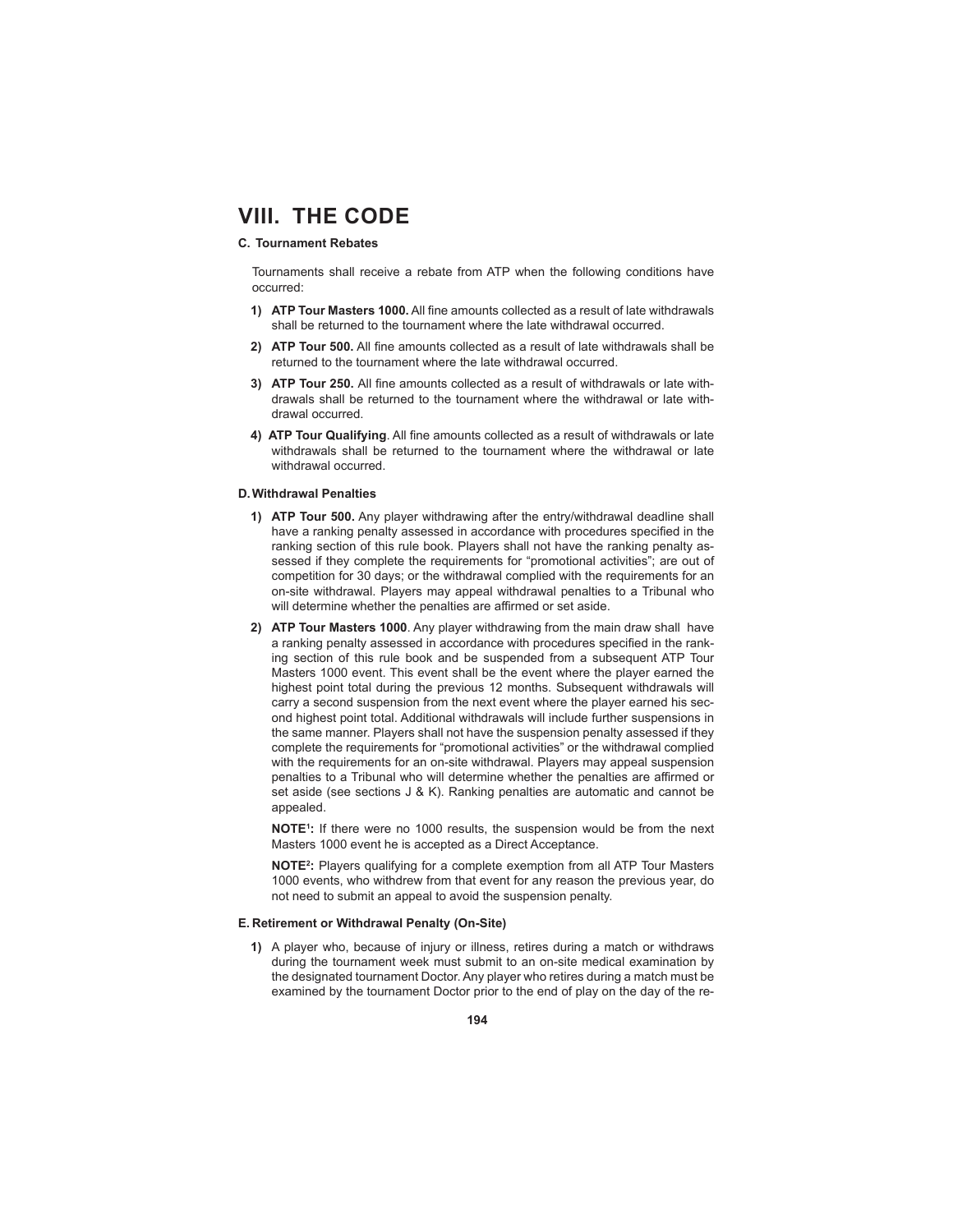tirement. Failure to submit to such examination shall be a violation of this section and shall subject a player to a fine at ATP Tour tournaments of \$10,000 (\$2,500 for the qualifying competition) or at ATP Challenger Tour tournaments to a fine of \$1,000, (\$500 for the qualifying competition), or the amount of prize money won at the tournament, whichever is greater.

**2)** Following any on-site retirement or withdrawal, the Supervisor at the next tournament in which the players wants to play, may require the player to submit to an onsite examination by the designated tournament Doctor and receive authorization from the Supervisor before competing in any future ATP Tour and ATP Challenger Tour tournaments. The Supervisor's authorization shall be based on the following: the results of the on-site medical examination; a review of such results with one of ATP's medical services directors, if possible; and any other appropriate information.

#### *No Medical? Big Mistake*

*Case: A player retires from his singles match and leaves the tournament site without having been examined by the tournament Doctor.*  Later, it is discovered that the player has left the tournament city. *What action does the Supervisor take?*

*Decision: Any player who fails to submit to an on-site examination by the tournament Doctor after retiring from a match shall be*  subjected to a fine of \$10,000 (\$1,000 for ATP Challenger Tour *tournaments) or the amount of prize money won at the tournament, whichever is greater.* 

### **F. Special Exempt/ Wild Card Non-Appearance**

 A player who accepts a wild card or a special exempt pursuant to the procedures set forth under section 7.10, special exempts, shall appear for play. A violation of this section would be considered as a late withdrawal and be subject to the penalties set forth under late withdrawals.

#### **G. Payment of Fines**

The player shall pay all fines to ATP within ten (10) days after the notice of fine is provided to the player. All collected entry/withdrawal fine amounts, with the exception of Challenger fines, shall be returned to the event from which the fine was incurred.

#### **H. Playing Another event**

- **1)** No player who has entered and been accepted into the main draw or qualifying of an ATP Tour or ATP Challenger Tour tournament shall play in any other tennis event during the period of such tournament, except if appropriately released by ATP. Once a player enters and is accepted into the main draw or qualifying of the singles or doubles competition, he is committed to that tournament for the week, unless released by the Senior Vice President - Rules & Competition or Supervisor. A violation of this section shall constitute the Major Offense of Aggravated Behavior.
- **2)** A player who has entered and been accepted into the main draw of an ATP Tour or ATP Challenger Tour tournament shall be permitted to sign-in and compete in the doubles event of the same tournament if his withdrawal was for medical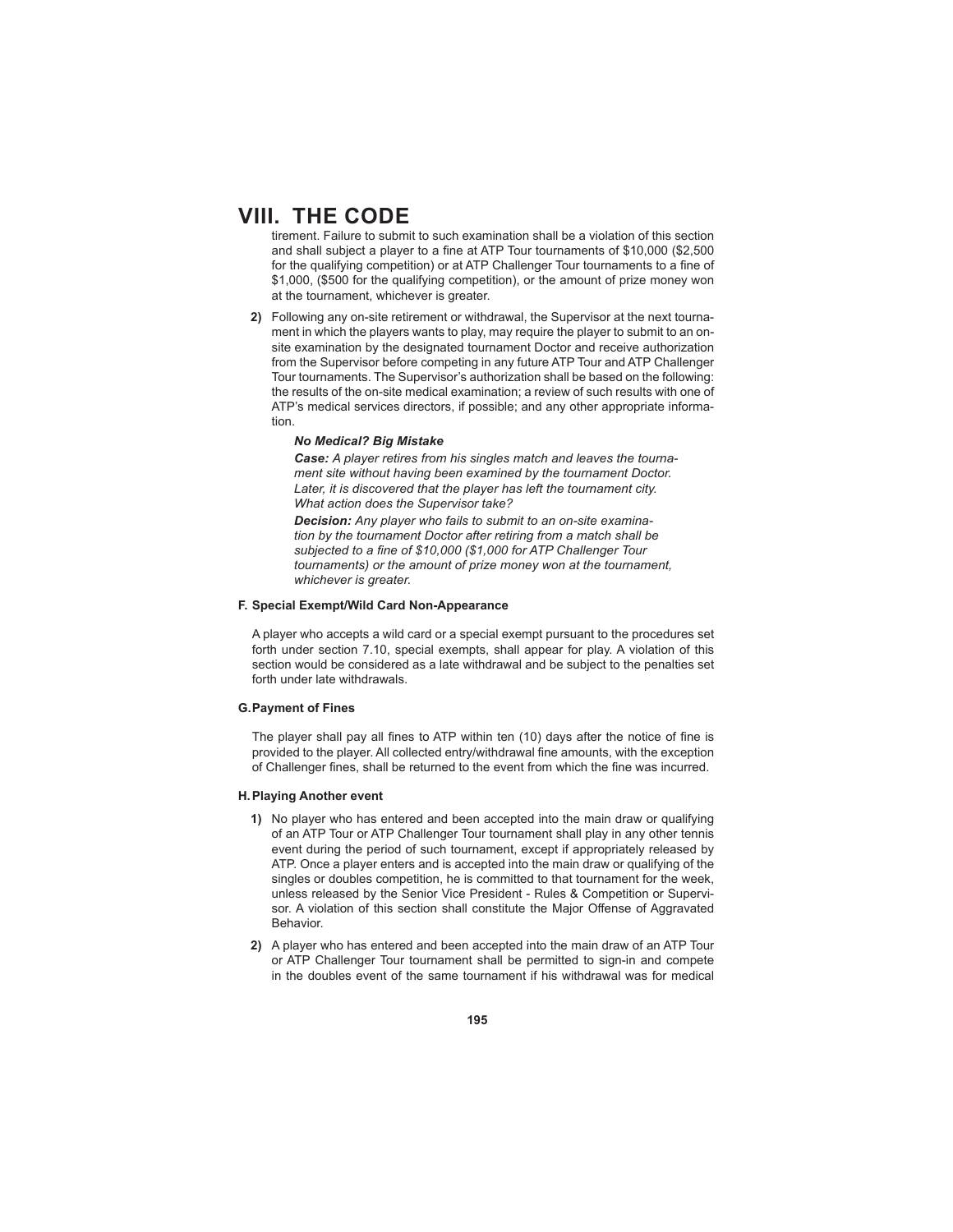reasons and he is determined by the Supervisor, upon written medical advice, to be physically capable to compete on a professional level of play.

**3)** A player may receive permission from a Tournament Director of an ATP Tour 250 tournament to compete in a special event on the Monday of that tournament.

#### **I. Repeal of Withdrawal Fines and/or Penalties**

#### **1) ATP Tour 250**

### **a) Consecutive Withdrawals**

**i)** Players with multiple consecutive withdrawals\* who are out of competition for thirty (30) days or more due to injury will not be subject to a fine as long as verified and approved medical forms are provided.

**Note:** The count shall begin on the withdrawal deadline date; the date of the retirement; the date of the late withdrawal; or the date of the on-site withdrawal, whichever was chronologically first.

**ii)** A player must not compete in any other tennis event during those periods.

 \*Each consecutive withdrawal must be prior to 10 AM on Friday, before the tournament.

### **b) On-Site Medical Examination.**

 Players who withdraw after 10 AM Eastern Time, USA on Friday (or in the case of doubles, after the entry deadline) before a tournament shall not have the late withdrawal fine assessed if determined to be unfit to play that week if:

- **i)** The player who is still competing in a tournament or Davis Cup\* after the Friday 10 AM deadline is forced to withdraw/retire and is examined by that event's Doctor and determined to be unfit for the following week's tournament; or
- **ii)** The player was on-site at the event when the withdrawal occurred and is determined to be unfit for play by that tournament's Doctor. Players who are examined by the on-site tournament Doctor shall receive tournament provided hotel rooms through the night of the examination.
- **\*** A withdrawal from Davis Cup must be from a "live" match, for medical reasons.

#### **c) Promotional Activities. (See ATP Addendum, page 389)**

 A player who was not on-site when the withdrawal/late withdrawal occurred but travels to the tournament within the first three (3) days of the main draw, unless otherwise determined by ATP, and participates in a reasonable amount of promotional activities over a two (2) day period, as determined by ATP, shall not have the applicable fines assessed. Players who travel to the event to complete their promotional activity requirement shall receive full hospitality from the day of arrival through the night following the completion of their promotional obligation.

**d) Appeal.**

The player may appeal the fine to the SVP - Rules and Competition as specified below under "Review of Penalties for Entry and Commitment Offenses".

#### **2) ATP Tour 500**

## **a) Consecutive Withdrawals**

**i)** Players with multiple consecutive withdrawals\* who are out of competition for thirty (30) days or more due to injury will not be subject to a late withdrawal fine or a ranking penalty as long as verified and approved medical forms are provided.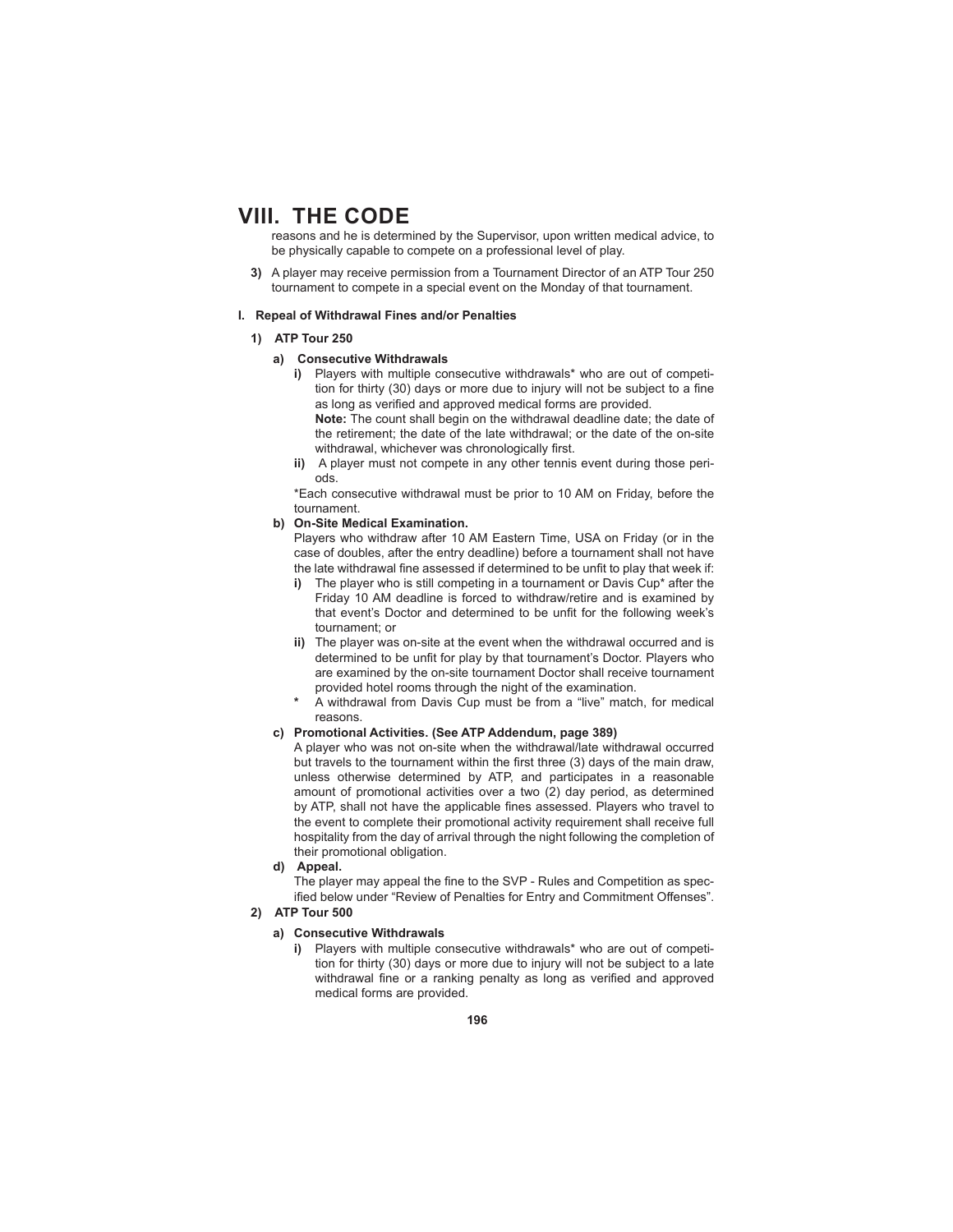**Note:** The count shall begin on the withdrawal deadline date; the date of the retirement; the date of the late withdrawal; or the date of the on-site withdrawal, whichever was chronologically first.

**ii)** A player must not compete in any other tennis event during those periods. \*Each consecutive withdrawal must be prior to 10 AM on Friday, before the tournament.

#### **b) On-Site Medical Examination.**

 Players who withdraw after 10 AM Eastern Time, USA on Friday (or in the case of doubles, after the on-site entry deadline) before a tournament shall not have the late withdrawal fine or ranking penalty assessed if determined to be unfit to play that week if:

- **i)** The player who is still competing in a tournament or Davis Cup\* after the Friday 10 AM deadline is forced to withdraw/retire and is examined by that event's Doctor and determined to be unfit for the following week's tournament; or
- **ii)** The player was on-site at the event when the withdrawal occurred and is determined to be unfit for play by that tournament's Doctor. Players who are examined by the on-site tournament Doctor shall receive tournament provided hotel rooms through the night of the examination.
	- **\*** A withdrawal from Davis Cup must be from a "live" match, for medical reasons.

## **c) Promotional Activities. (See ATP Addendum, page 389)**

 A player who was not on-site when the withdrawal/late withdrawal occurred but travels to the tournament within the first three (3) days of the main draw, unless otherwise determined by ATP, and participates in a reasonable amount of promotional activities over a two (2) day period, as determined by ATP, shall not have the applicable fine and ranking penalties assessed. Players who travel to the event to complete their promotional activity requirement shall receive full hospitality from the day of arrival through the night following the completion of their promotional obligation.

#### **d) Appeal.**

The player may appeal the fine and ranking penalty to the Appeals Tribunal as specified below under "Review of Penalties for Entry and Commitment Offenses". See also ATP Tour 500 - Ranking Penalty, page 222.

**e) Replacement Event.** A commitment player who has received a zero (0) point ranking penalty for withdrawing from an ATP Tour 500 event may replace the zero (0) point by playing an additional ATP Tour 500 event in that same calendar year for a total of four (4) played. The replacement tournament must be after the 500 withdrawal that has resulted in a ranking penalty. Only one (1) additional ATP Tour 500 event per year may be used to replace an ATP Tour 500 ranking penalty. See also ATP Tour 500 - Ranking Penalty, page 222.

## **3) ATP Tour Masters 1000**

### **a) On-Site Medical Examination.**

 Players who withdraw after 10 AM Eastern Time, USA on Friday (or in the case of doubles, after the entry deadline) before a tournament shall not have the late withdrawal fine and the suspension assessed if determined to be unfit to play that week if:

**i)** The player who is still competing in a tournament or Davis Cup<sup>\*</sup> after the Friday 10 AM deadline is forced to withdraw/retire and is examined by that event's Doctor and determined to be unfit for the following week's tournament; or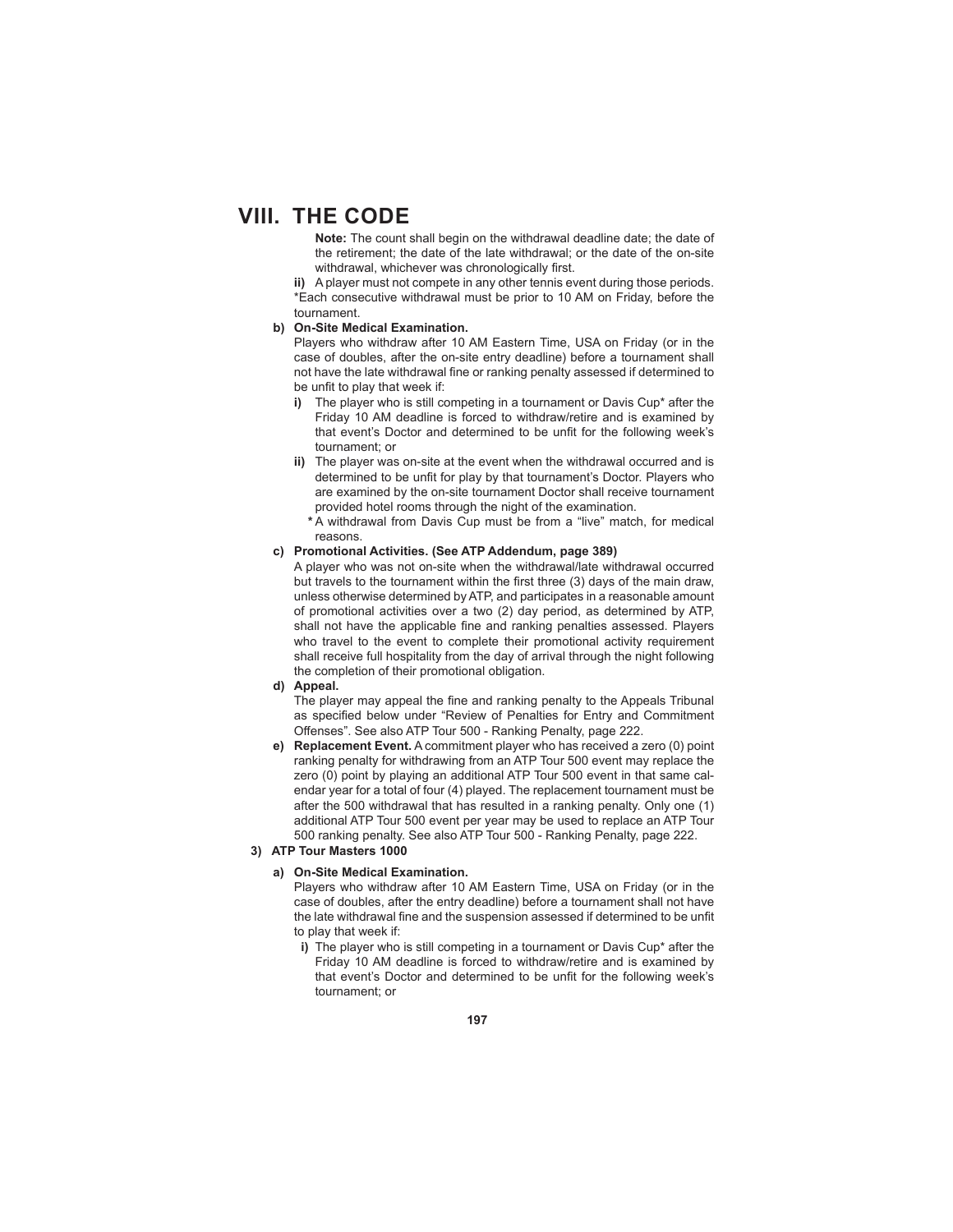- **ii)** The player was on-site at the event when the withdrawal occurred and is determined to be unfit for play by that tournament's Doctor. Players who are examined by the on-site tournament Doctor shall receive tournament provided hotel rooms through the night of the examination.
	- **\*** A withdrawal from Davis Cup must be from a "live" match, for medical reasons.

#### **b) Promotional Activities. (See ATP Addendum, page 389)**

 A player who was not on-site when the withdrawal/late withdrawal occurred but travels to the tournament within the first three (3) days of the main draw, unless otherwise determined by ATP, and participates in a reasonable amount of promotional activities over a two (2) day period, as determined by ATP, shall not have the applicable fine and suspension penalties assessed. Players who travel to the event to complete their promotional activity requirement shall receive full hospitality from the day of arrival through the night following the completion of their promotional obligation.

#### **c) Appeal.**

The player may appeal the fine and suspension to the Appeals Tribunal as specified below under "Review of Penalties for Entry and Commitment Offenses.

**d) Exceptions**.

 The player will not have the suspension or ranking penalty assessed if he qualifies for a reduction in his 1000 commitment and he withdraws prior to the withdrawal deadline and he did not withdraw in any manner from the same event the previous year.

### **4) ATP Challenger Tour/ATP Qualifying/ATP Challenger Tour Qualifying**

#### **a) Consecutive Withdrawals**

- **i)** Players with multiple consecutive withdrawals\* who are out of competition for 30 days or more due to injury will not be subject to a fine as long as verified and approved medical forms are provided.
- **ii)** A player must not compete in any other tennis event during those periods. **Note:** The count shall begin on the withdrawal deadline date; the date of the retirement; the date of the late withdrawal; or the date of the on-site withdrawal, whichever was chronologically first.

 \*Each consecutive withdrawal must be prior to 10 AM on Friday, before the tournament.

## **b) On-Site Medical Examination.**

 Players who withdraw after 10 AM Eastern Time, USA on Friday (or in the case of doubles, after the entry deadline) before a tournament shall not have the late withdrawal fine assessed if determined to be unfit to play that week if:

- **i)** The player who is still competing in a tournament or Davis Cup\* after the Friday 10 AM deadline is forced to withdraw/retire and is examined by that event's Doctor and determined to be unfit for the following week's tournament; or
- **ii)** The player is examined on-site, at the event from which he withdrew, and determined to be unfit for play by that tournament's Doctor during qualifying or within the first three (3) days of the main draw for Challengers/ATP Tour Qualifying. Players who are examined by the on-site tournament Doctor shall receive tournament provided hotel rooms through the night of the examination.
	- **\*** A withdrawal from Davis Cup must be from a "live" match, for medical reasons.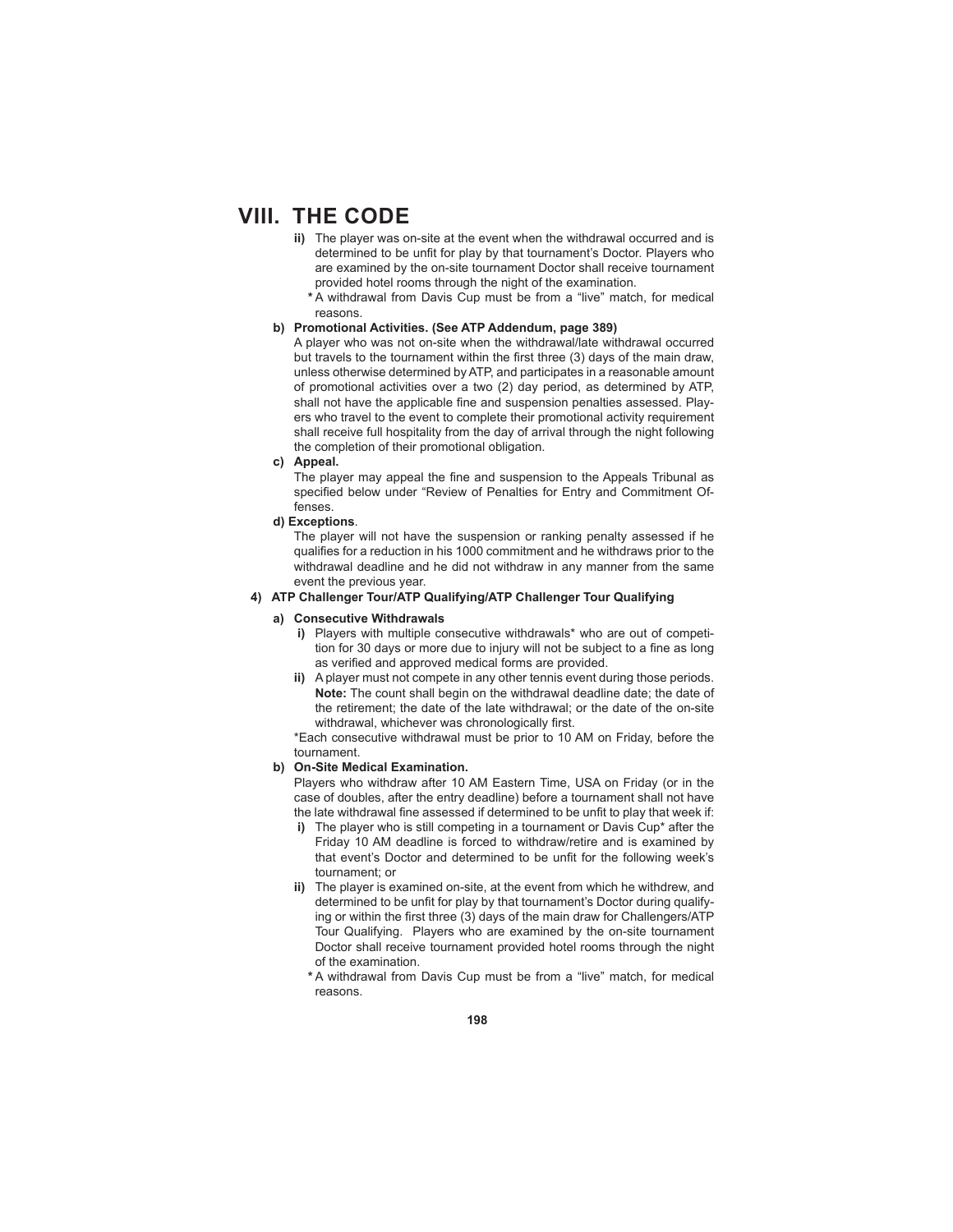### **c) Appeal.**

The player may appeal the fine to the SVP - Rules and Competition as specified below under "Review of Penalties for Entry and Commitment Offenses". *No Penalty After Retirement*

*Case: A player is injured at an ATP Tour tournament and is forced to retire from his match. He is also unable to compete in the next week's tournament. The injury occurred after 10 AM, Friday, Eastern Time, USA. Must the player travel to the next tournament to be examined by that tournament's Doctor to avoid the appropriate penalties?*

*Decision: No. If the player is forced to retire after 10 AM, Friday, Eastern Time, USA, he may be examined by that tournament's Doctor.* 

### **J. Review of Penalties for Entry and Commitment Off enses**

 Any player found to have committed an ATP Cup, ATP Tour Masters 1000 or ATP Tour 500 entry or commitment offense may petition the Appeal Tribunal for discretionary review. ATP Tour 250, ATP Tour Qualifying and ATP Challenger Tour appeals shall be submitted to and determined by the ATP Senior Vice President – Rules and Competition. This written petition shall detail the basis for the appeal.

#### **1) Deadline.** The deadline for filing an appeal is as follows:

**ATP Tour Masters 1000** - 6:00 PM Eastern USA on the Tuesday of the event week; except that:

Indian Wells shall be the first Friday of the tournament week; and

Miami shall be the first Thursday of the tournament week.

 If the Tribunal requests additional information, the player will have 24 hours from receipt of this notice to submit the requested information.

**ATP Tour 500** - 10 days from the Monday of the event week.

 If the Tribunal requests additional information, the player will have 48 hours from receipt of this notice to submit the requested information.

**ATP Tour 250/ATP Tour Qualifying/ATP Challenger Tour** - 10 days from the Monday of the event week.

 If the SVP - Rules and Competition requests additional information, the player will have 48 hours from receipt of this notice to submit the requested information.

 Appeals must be submitted in writing to the Appeals Tribunal/SVP - Rules and Competition and received prior to the deadline. Send electronically via email or fax to:

> Miro Bratoev Senior Vice President - Rules & Competition 201 ATP Tour Boulevard Ponte Vedra Beach, Florida 32082 USA Email: miro.bratoev@atptour.com Facsimile: +1 904 779 3300

**2) Determination**. The Tribunal President/SVP - Rules and Competition shall review the petition and make a determination within the following time period:

**ATP Tour Masters 1000** - 10 AM Eastern USA on the Friday\* of the event week.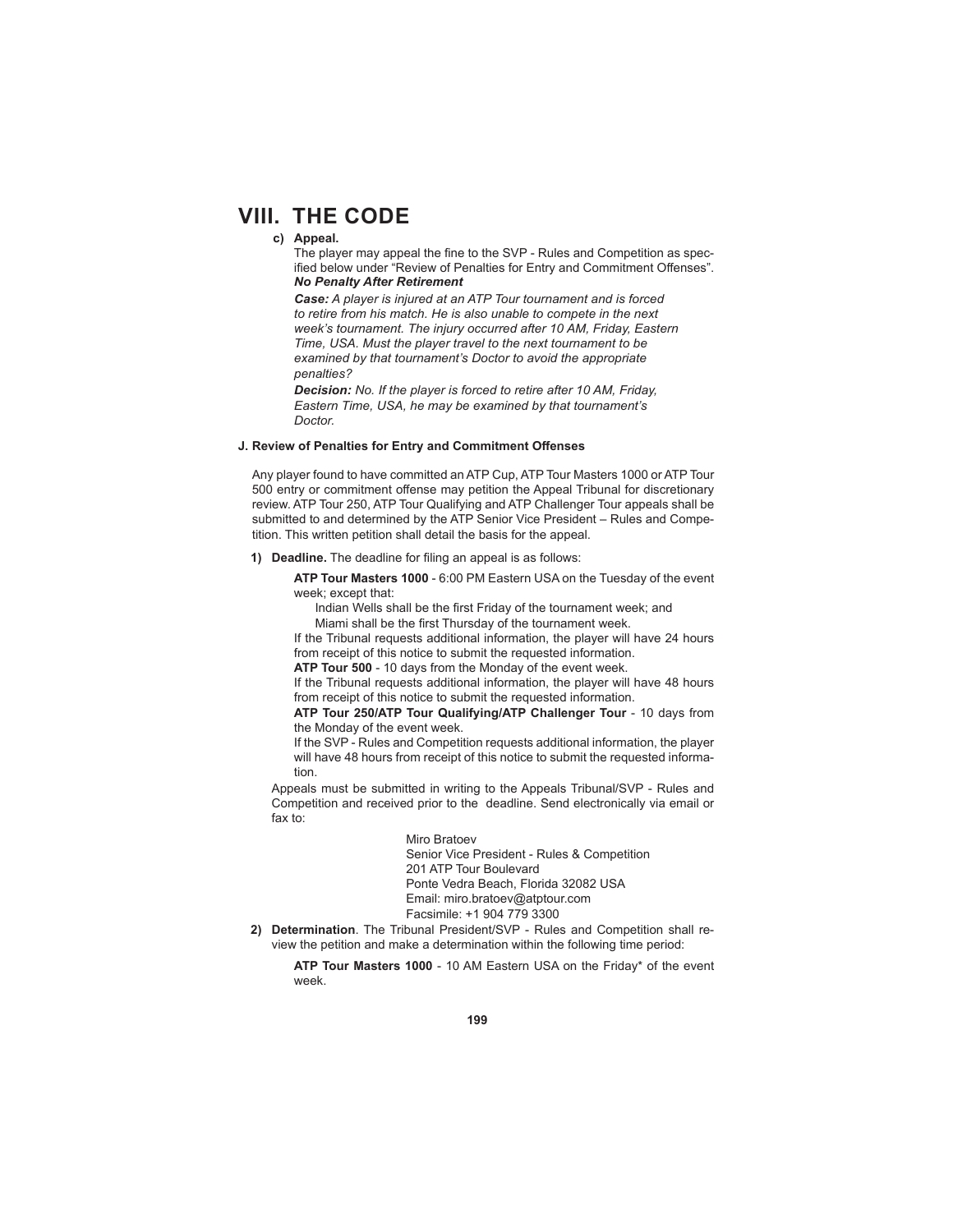\*For Indian Wells and Miami the determination shall be made by 10 AM Eastern USA on the 2nd Friday of the event.

**ATP Tour 500** - 20 days from the Monday of the event week.

**ATP Tour 250/ATP Tour Qualifying/ATP Challenger Tour** - 20 days from the Monday of the event week.

**3) Scope of determination.** The Tribunal's/SVP - Rules and Competition decision on each case is limited to the following:

> **ATP Cup** Late Withdrawal Fine, if applicable **ATP Tour Masters 1000** Suspension Late Withdrawal Fine, if applicable. **ATP Tour 500** Ranking penalty Late Withdrawal Fine, if applicable. **ATP Tour 250/ATP Tour Qualifying/ATP Challenger Tour**  Withdrawal Fine Late Withdrawal Fine

### **K. Tribunal.**

 The ATP Board of Directors and ATP CEO shall nominate designees for the appeals tribunal as follows:

- **1)** The three members of the board representing the players shall nominate a designee to serve a one (1) year term on the tribunal.
- **2)** The three members of the board representing the tournaments shall nominate a designee to serve a one (1) year term on the tribunal.
- **3)** The ATP CEO shall nominate a designee to serve a one (1) year term on the tribunal.
- **4) Medical Advisor.**
	- **a)** A person nominated by the medical services committee shall be present, if requested by the three (3) voting members of the Tribunal, at all tribunal meetings to offer advice and expert opinion on medical matters presented to the Tribunal.
	- **b)** The advisor has no vote in any appeal decisions.

### **L. On-Site Off enses/Procedures**

The on-site offense provisions shall apply to every player during his participation in an ATP Tour or ATP Challenger Tour tournament. On-site includes tournament hotels, transportation, all tournament facilities and activities.

#### **1) Dress and Equipment**

 Every player shall dress and present himself for play in a professional manner. Clean and customarily acceptable tennis attire as approved by ATP shall be worn. A player who violates this section may be ordered by the Chair Umpire or Supervisor to change his attire or equipment immediately. Failure of a player to comply with such order may result in an immediate default.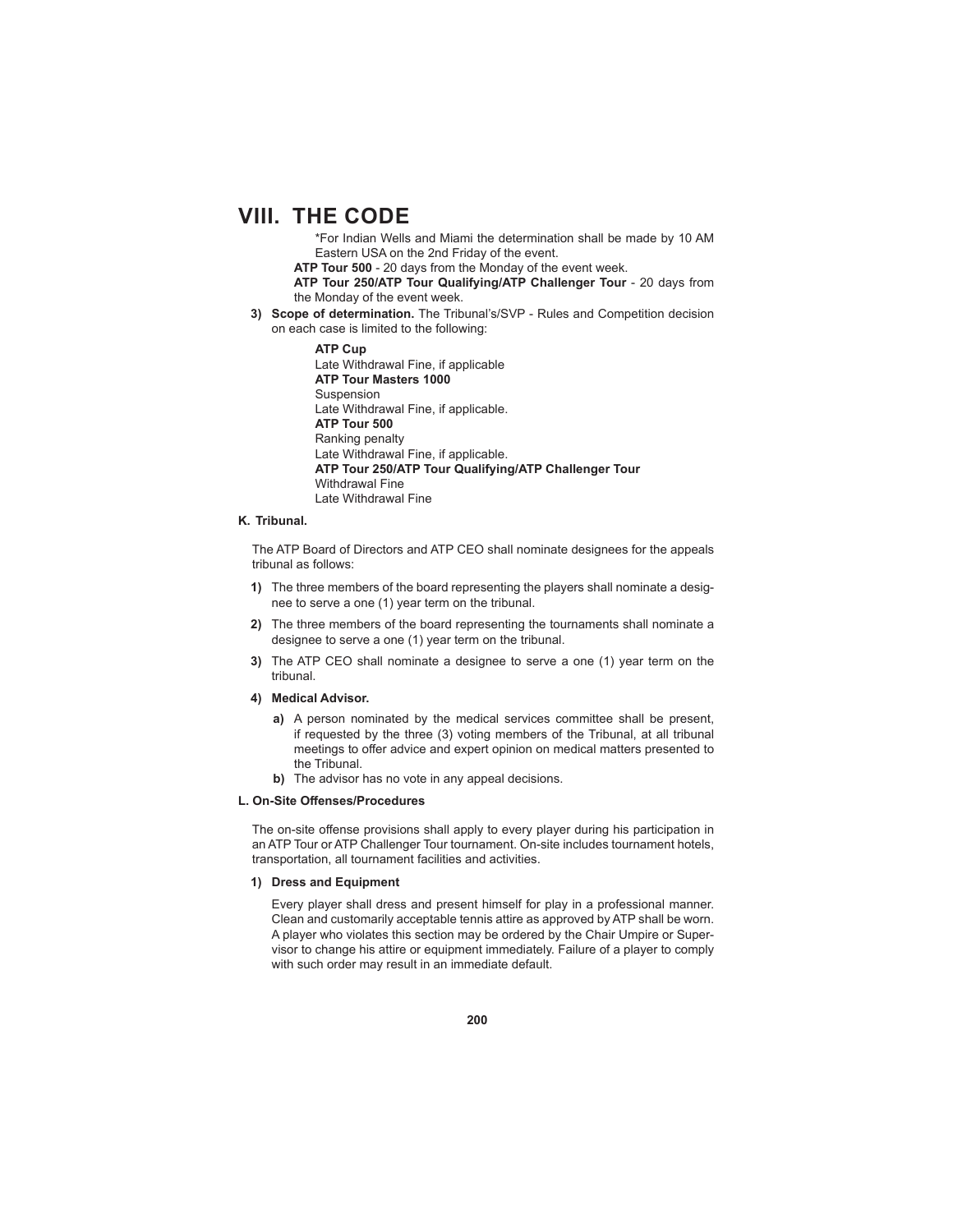### a) Identification/Visible

No visible identification shall be permitted on a player, his clothing, products or equipment on court during a match or at any press conference or tournament ceremony, except as follows:

- **i)** ATP Definitions.
	- **1. Clothing Designs.** Clothing designs will not be interpreted as manufacturer's logos and such logos can be incorporated into the clothing design, provided they conform to the size and placement restrictions.
	- 2. Commercial Identification. Corporate or product identification other than the manufacturer of the item, including social media usernames, hashtags, and URLs.
	- **3. Tennis Equipment Manufacturer.** The tennis equipment manufacturer is the entity that distributes, or offers for sale, tennis racquets, clothing, strings or shoes.
	- **4. Clothing Manufacturer.** Clothing manufacturer is the corporate or product identification, trademarks (regardless of registration status) or other recognizable names presented in the form of a logo or mark on the clothing product in question.
	- **5. Size Limitation.**
		- If a patch, the size is determined by the area of the actual patch. If a solid color patch is the same color as the clothing, then the size of the actual patch will be determined by the size of the logo identification, as described below.
		- If not a patch, the area of a logo or mark shall be determined by the circumference of a circle or the perimeter of a triangle or rectangle drawn around the logo or mark.
- ii) Logo Usage. All logos or patches must be firmly attached at all points on the clothing or equipment. All commercial ID logos placed on the shirt front or collar must be embroidered or screen printed. All manufacturer logos must be embroidered, screen printed or otherwise professionally attached at all points.
	- **1. Bags, Towels or Other Items.** Standard logos of tennis equipment manufacturers on each item plus two (2) separate commercial identifications on one (1) bag, neither of which may exceed six (6) square inches (39 sq. cm.).
	- **2. Drink Containers.** Players are permitted to use drink containers oncourt if they are of reasonable size and they contain no logo or writing of the drink manufacturer. ATP has designated three (3) beverage categories of drinks for purposes of this rule: bottled water, electrolyte or other drinks. The Supervisor may approve for use on-court a reasonably sized drink container that has a logo or writing, not to exceed four (4) square inches (26 sq. cm.) if:
		- The center court drink sponsor is the same as the player's drink container manufacturer, or;
		- The advertised center court drink sponsor(s) is not in the same beverage category as the player's drink container.
	- **3. Hat or Headband.** One (1) standard logo of a clothing manufacturer or a tennis equipment manufacturer and/or one (1) commercial identification, both of which may contain writing. Neither shall exceed four (4) square inches (26 sq. cm.).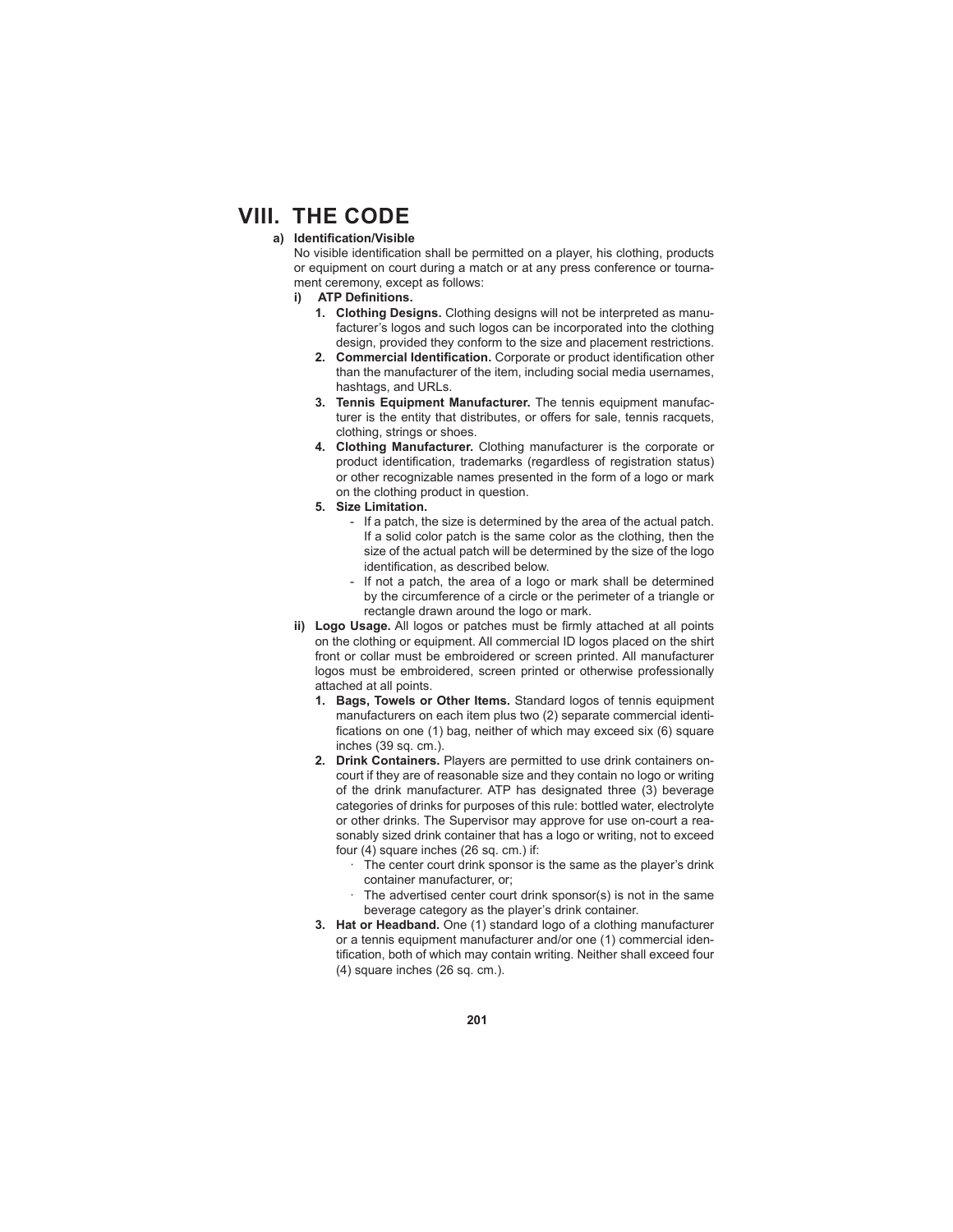### **Restrictions:**

- The commercial logo must be located on the side of the hat / headband and worn so that it is positioned on the side of the head;
- No hat or headband, with or without logos, may be worn during the awards ceremony;
- Once a player has competed in the first match of his first event with a commercial brand logo on his hat/headband then he may not change commercial brands during that calendar year, unless approved by ATP.

**Note:** Players shall include a clause in their contracts permitting them to opt out at the end of any year in the event ATP rules change to prohibit a commercial brand logo on the hat or headband in the manner described above.

- **4. Wristband**. One (1) standard logo of a clothing manufacturer or tennis equipment manufacturer, which may contain writing, not to exceed four (4) square inches (26 sq. cm.)
- **5. Racquet.** Standard logos of the manufacturer shall be permitted on racquets and strings.
- **6. Shirt, Sweater or Jacket.**
	- **· Front, Back and Collar.** Two (2) standard logo positions of the clothing manufacturer or commercial ID, neither of which exceeds six (6) square inches (39 sq. cm.), may be placed in any location (i.e. 2 on the front, or 1 on the front and 1 on the collar) or one (1) logo of the clothing manufacturer or commercial ID which may not exceed six (6) square inches (39 sq. cm.), may be placed on the front or collar and then an additional clothing manufacturer logo, not to exceed four (4) square inches (26 sq. cm.), may be placed on the back. Logos may contain writing. Once a player has competed in the first match of his first event with a commercial brand logo on the front, collar or headgear, he may not change brands during that calendar year, unless approved by ATP. No new commercial logo may be added to the shirt front for events following the US Open through the Nitto ATP Finals.

 **Note:** Players shall include a clause in their contracts permitting them to opt out at the end of any year in the event ATP rules change to prohibit a commercial brand logo on the front of a shirt, sweater or jacket in the manner described above.

**ATP Premier / Platinum Sponsor Patch**. An additional commercial identification patch may be placed on the back of the shirt, below the collar, if part of the ATP Premier / Platinum sponsor patch program. This program is optional and is in addition to any manufacturer identification on the back of the shirt.

- **· Sleeves.** Two positions for commercial (i.e., non-clothing manufacturer) or manufacturer's identification for each sleeve, neither of which exceeds six (6) square inches (39 sq. cm). A maximum of two (2) logos may be placed within each 6 square inch (39 sq. cm.) position. Logos may contain writing.
- **· Sleeveless.** Two (2) logo positions of the clothing manufacturer or commercial ID none of which exceeds six (6) square inches (39 sq. cm.) may be placed on the front of the shirt. If no more than one (1) logo is placed on the front or collar of the shirt, then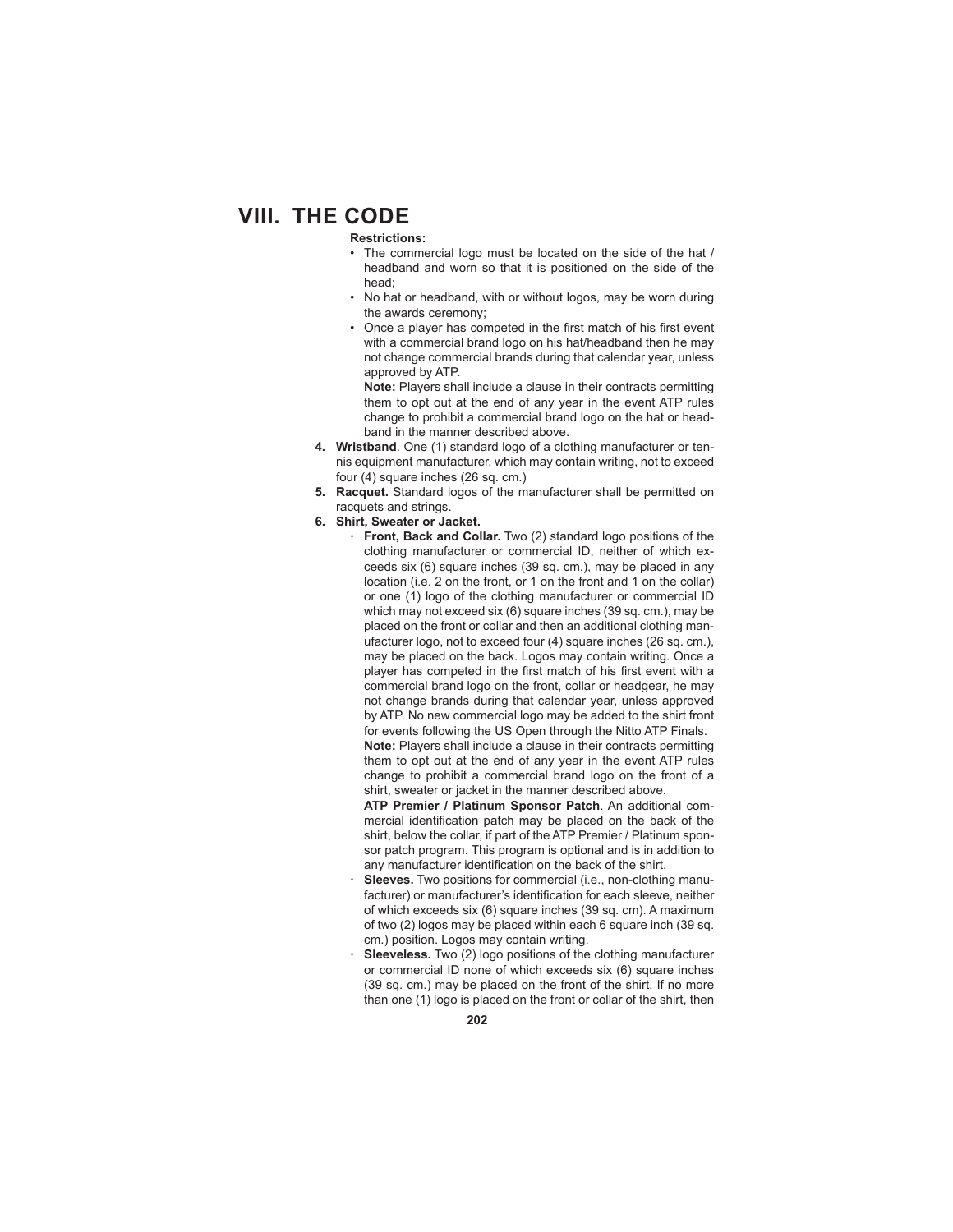one (1) manufacturer logo may be placed on the back of the shirt, not to exceed four (4) square inches (26 sq. cm).

- **Other**. A logo of the clothing manufacturer, without the name of the manufacturer or any other writing, may be placed once or repeatedly within an area not to exceed twelve (12) square inches (77.5 sq. cm.) in one of the following positions:
	- **a.** On each of the shirt sleeves, or
	- **b.** On the outer seams (sides of torso) of the shirt.

### **7. Shorts.**

- **· Front and Back.** Two (2) standard logos of the clothing manufacturer neither of which exceeds two (2) square inches (13 sq. cm.), may be placed on the front or back of the shorts; or two (2) standard logos of the clothing manufacturer neither of which exceeds four (4) square inches (26 sq. cm), may be placed as follows: one (1) logo on the front and one (1) logo on the back of the shorts. Logos may contain writing.
- Compression shorts and/or compression sleeves may contain two (2) standard logos of the clothing manufacturer which must not exceed two (2) square inches (13 sq. cm.) or one (1) standard logo of the clothing manufacturer which must not exceed four (4) square inches (26 sq. cm.).
- **8. Socks /Shoes.** Standard logos of the manufacturer of the article may appear on each sock and each shoe.

## *Tattoo as Logo*

*Case: A player arrives on court wearing an approved sleeveless shirt. The Chair Umpire notices that the player has a tattoo of the clothing manufacturer on his upper arm. If there is no issue with the size, is this allowed?*

*Decision: No. The rules for both clothing manufacturer and commercial I.D. logo placement clearly specify where these logos may be placed.*

- **iii) Restrictions / Government.** Any commercial or other identification that violates applicable governmental and/or television regulations is prohibited.
- iv) Restrictions/Other Tennis event. The identification by use of the name, emblem, logo, trademark, symbol or other description of any tennis circuit, series of tennis events, tennis exhibition or tournament other than the "ATP" is prohibited on all dress or equipment at any ATP Tour and ATP Challenger Tour tournaments, unless otherwise approved by ATP.
- **v)** Restrictions / Timing. Once a player has competed in the first match of his first event with a commercial brand logo in either of the two locations (shirt front and/or hat/headband), he may not change brands during that calendar year, unless approved by ATP.

**Note:** Players shall include a clause in their contracts permitting them to opt out at the end of any year in the event ATP rules change to prohibit a commercial brand logo on the front of a shirt, sweater or jacket in the manner described above.

**vi) Restrictions / General**. Tobacco and companies associated with tennis gambling will be prohibited from any endorsements on player clothing. ATP reserves the right to prohibit any identification it deems not to be in the best interest of the game and/or ATP.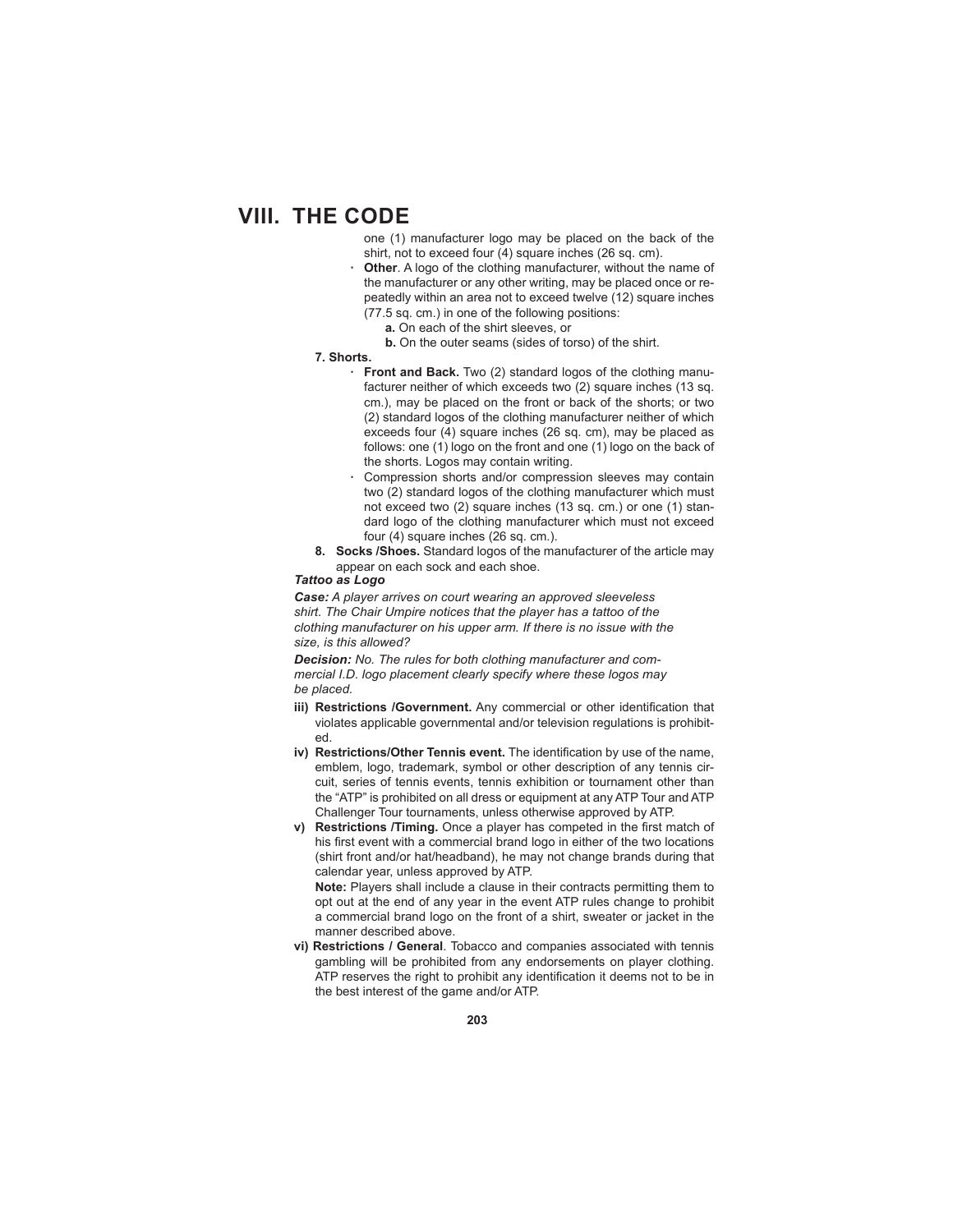## **b) Shoes**

- **i) General**. Players are required to wear tennis shoes generally accepted as proper tennis attire. Shoes shall not cause damage to the court other than what is expected during the normal course of a match or practice. Damage to a court may be considered as physical or visible, which may include a shoe that leaves marks beyond what is considered acceptable. The Supervisor has the authority to determine that a shoe does not meet the criteria of "customarily acceptable" and may order the player to change.
- **ii) Clay Courts.** Players are required to wear tennis shoes generally accepted for play on clay courts or granular surfaces. The Supervisor has the authority to determine that a tennis shoe's sole does not conform and can prohibit its use at any ATP Tour or ATP Challenger Tour tournament. Grass court shoes should not be worn during a match on clay courts.
- **iii) Grass Courts.** In ATP Tour and ATP Challenger Tour tournaments played on grass courts, no shoes other than those with rubber soles, without heels, ribs, studs or covering, shall be worn by players.
	- **aa)** Special grass court shoes shall not be used without the express approval of ATP, based on the following specifications:
		- **1)** The pimples or studs on the base of the sole should be vertical from the outsole and shall have a maximum top diameter of three (3) millimeters and a minimum top diameter of two (2) millimeters. The maximum height of the pimples or studs shall be two (2) millimeters, from the base of the shoe. The hardness of any pimple or studs shall be between 55 and 60 based on a Shore "A" scale. The number of pimples per square inch shall be no less than 15 and no more than 28.
		- **2)** Shoes with pimples or studs around the outside of the toes shall not be permitted. The foxing / sidewall can be contoured only in the medial forefoot and medial toe area but only within the following restrictions. The contoured area may begin in the transition area between outsole and sidewall but can only go to a maximum of 1.5 cm up the sidewall. This contoured area must be flat (not textured or undulating) but can be stepped with no more than 5 steps each no more than 1 mm in depth.
		- **3)** Forefoot and heel areas may be separated but there should be no more than a 2 mm step in the outsole of the shoe.
			- Approval of special grass court shoes should be received by ATP at least ninety (90) days in advance of the grass court tournament.

## **All shoes approved for play in 2008 shall continue to be approved.**

**c) Violations/Fines**

 Any player who violates this section and is not defaulted shall be subject to the following fines:

- **i) Commercial Identification.** Violation of the provisions with respect to commercial identifications shall result in a fine of \$2,000.
- **Tennis Equipment Manufacturer's logo**. Violation of the provisions with respect to standard logos of manufacturers shall result in a fine of \$500.
- **iii) Other Tennis event.** Violation of the provisions with respect to the name of an event other than the "ATP" shall result in a fine up to \$5,000.
- **iv) Unacceptable Attire.** Violation of the provisions with respect to unacceptable attire shall result in a fine up to \$1,000.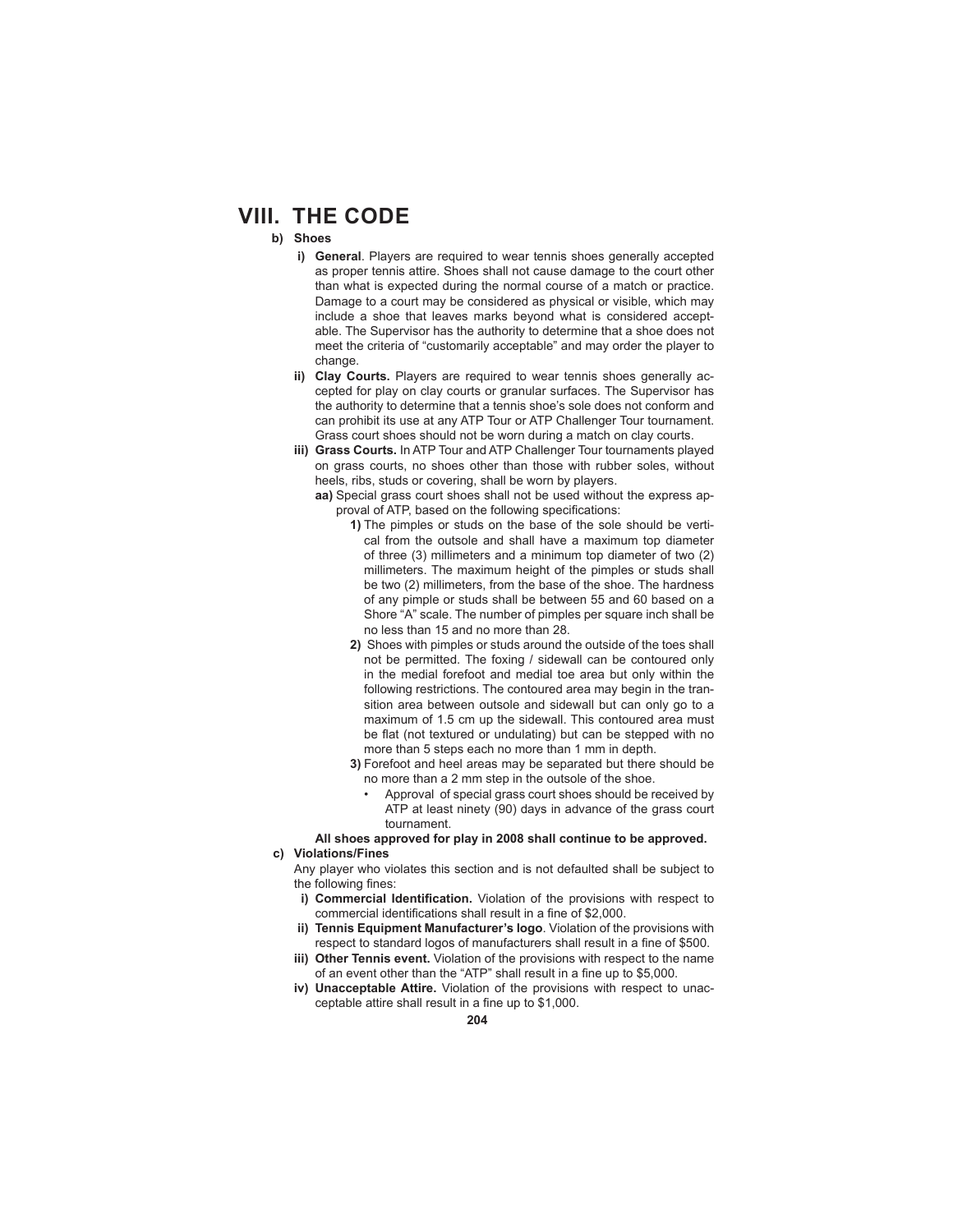### **2) Point Penalty Schedule**

- **a)** The Point Penalty Schedule to be used for Code Violations is as follows: FIRST OFFENSE WARNING SECOND OFFENSE POINT PENALTY<br>THIRD AND EACH SUBSEQUENT OFFENSE GAME PENALTY THIRD AND EACH SUBSEQUENT OFFENSE However, after the third Code Violation, the Supervisor shall determine whether each subsequent offense shall constitute a default.
- **b)** In ATP Tour and ATP Challenger Tour tournaments and events, Code Violations shall be levied by the Chair Umpire for on-court offenses. In the event that the Chair Umpire fails to levy a code violation, then the Supervisor may order him to do so.
- **c)** In doubles, code violations shall be assessed against the team.

#### **3) Code Violations Not Witnessed By Chair Umpire**

 Occasionally, there are code violations by players that are not witnessed by the Chair Umpire. The Line Umpire should immediately approach the Chair Umpire and report the facts of the violation, during which time the Chair Umpire should turn off all microphones in the area of the chair. The Chair Umpire may ask the player to respond to such report; thereafter, the Chair Umpire must make a decision and he either dismisses the report or declares a code violation and assesses a penalty. If a code violation is assessed, then the Chair Umpire must announce such violation to the player, opponent and spectators. If in his opinion there was a code violation, but because of the time of discovery (another point has been played), it would be inappropriate to issue a Code Violation Warning, Point or Game Penalty, then he/she must notify the player that he/she will refer the matter to the Supervisor for action after the match. If a serious violation that may warrant an Immediate Default has been reported and acted upon no later than the end of the next changeover, the ATP Supervisor may be called to discuss an Immediate Default. The Supervisor may order the Chair Umpire to issue a code violation for a violation witnessed or not witnessed by the Chair Umpire.

*Case 1: A Line Umpire reports to the Chair Umpire an incident which occurred three (3) points earlier, may the Chair Umpire issue a Warning, Point or Game Penalty?*

*Decision 1: No, in this case a Code Violation may be issued only if the violation was reported immediately (before the next point is played).*

*Case 2: Same situation as Case 1 above except that the violation reported is a serious violation that may warrant an Immediate Default. May the Supervisor/Referee be called to discuss an Immediate Default?*

*Decision 2: Yes, as long as the violation has been reported and acted upon no later than the end of the next changeover. Once the*  first point of the game immediately following the changeover has *been played then no Code Violation for an Immediate Default may*  be issued. The player may however be subject to a fine as deter*mined by the Supervisor.*

## **4) Off enses**

- **a) Ball Abuse**
	- **i)** Players shall not violently, dangerously or with anger hit, kick or throw a tennis ball while on the grounds of the tournament site except in the reasonable pursuit of a point during a match (including warm-up). For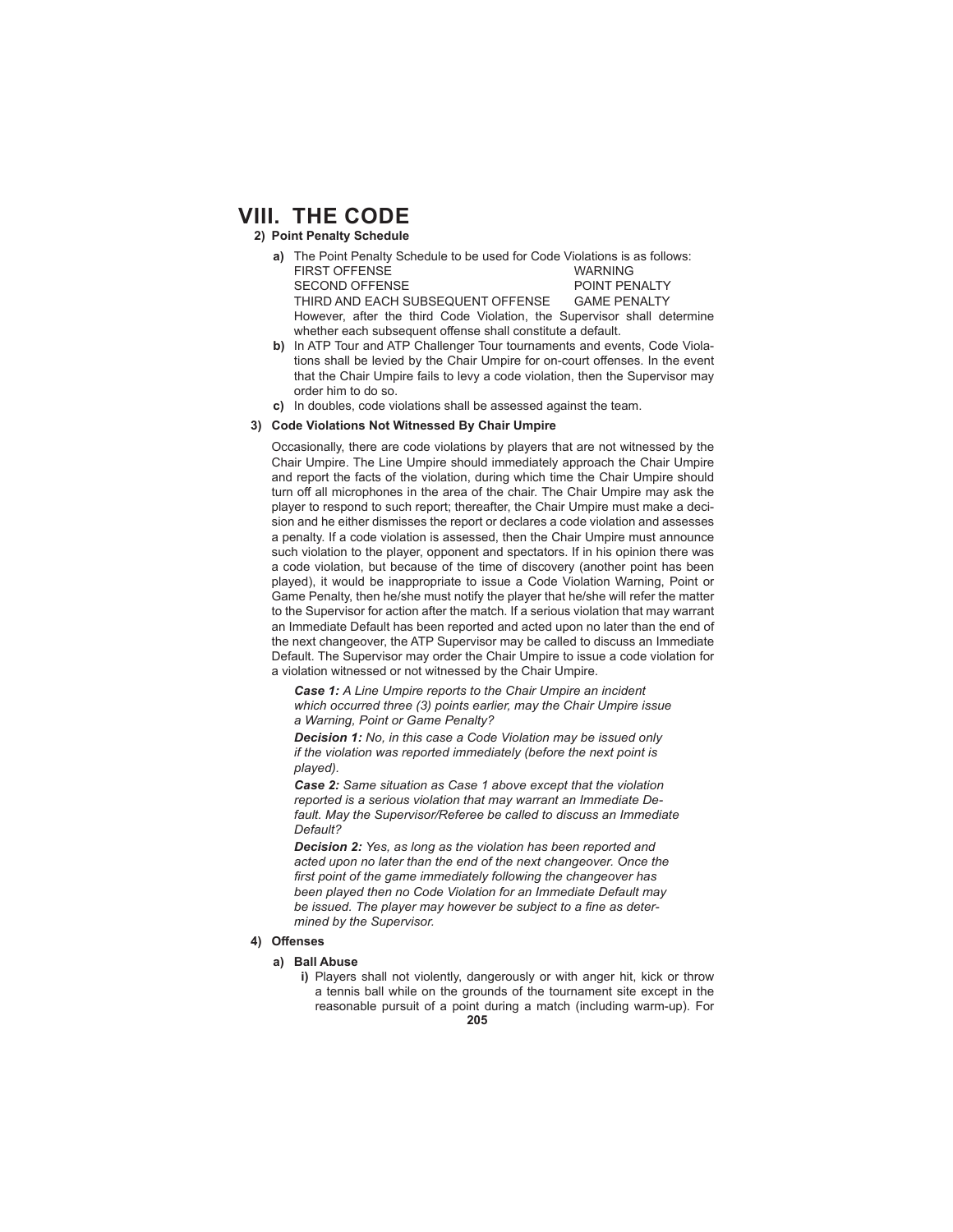purposes of this rule, abuse of balls is defined as intentionally or recklessly hitting a ball out of the enclosure of the court, hitting a ball dangerously or recklessly within the court or hitting a ball with disregard of the consequences.

ii) Violation of this section shall subject a player to a fine of up to \$350 for each violation. In addition, if such violation occurs during a match, the player shall be penalized in accordance with the Point Penalty Schedule.

## **b) Racquet or Equipment Abuse**

- **i)** Players shall not violently, dangerously or with anger hit, kick or throw a racquet or other equipment within the precincts of the tournament site. For purposes of this rule, abuse of racquets or equipment is defined as intentionally, dangerously and violently destroying or damaging racquets or equipment or intentionally and violently hitting the net, court, umpire's chair or other fixture during a match out of anger or frustration.
- **ii)** Violation of this section shall subject a player to a fine up to \$500 for each violation. In addition, if such violation occurs during a match, the player shall be penalized in accordance with the Point Penalty Schedule.

## **c) Physical Abuse**

- **i)** Players shall not at any time physically abuse any official, opponent, spectator or other person within the precincts of the tournament site. For purposes of this rule, physical abuse is the unauthorized touching of an official, opponent, and spectator or other person.
- ii) Violation of this section shall subject a player to a fine up to \$20,000 for each violation. In addition, if such violation occurs during a match, the player shall be penalized in accordance with the Point Penalty Schedule. In circumstances that are flagrant and particularly injurious to the success of a tournament, or are singularly egregious, the ATP Supervisor may refer the matter to the ATP SVP - Rules & Competition who shall conduct an investigation to determine whether the player Major Offense of Aggravated Behavior or Conduct Contrary to the Integrity of the Game has occurred. Prize money earned at that event shall be held by ATP until the ATP SVP - Rules & competition has concluded his investigation and made a determination.

#### **d) Verbal Abuse**

- **i)** Players shall not at any time directly or indirectly verbally abuse an official, opponent, sponsor, spectator or any other person within the precincts of the tournament site. Verbal abuse is defined as any statement about an official, opponent, sponsor, spectator or any other person that implies dishonesty or is derogatory, insulting or otherwise abusive.
- ii) Violation of this section shall subject a player to a fine up to \$20,000 for each violation. In addition, if such violation occurs during a atch, the player shall be penalized in accordance with the Point Penalty Schedule. In circumstances that are flagrant and particularly injurious to the success of a tournament, or are singularly egregious, the ATP Supervisor may refer the matter to the ATP SVP - Rules & Competition who shall conduct an investigation to determine whether the player Major Offense of Aggravated Behavior or Conduct Contrary to the Integrity of the Game has occurred. Prize money earned at that event shall be held by ATP until the ATP SVP - Rules & competition has concluded his investigation and made a determination.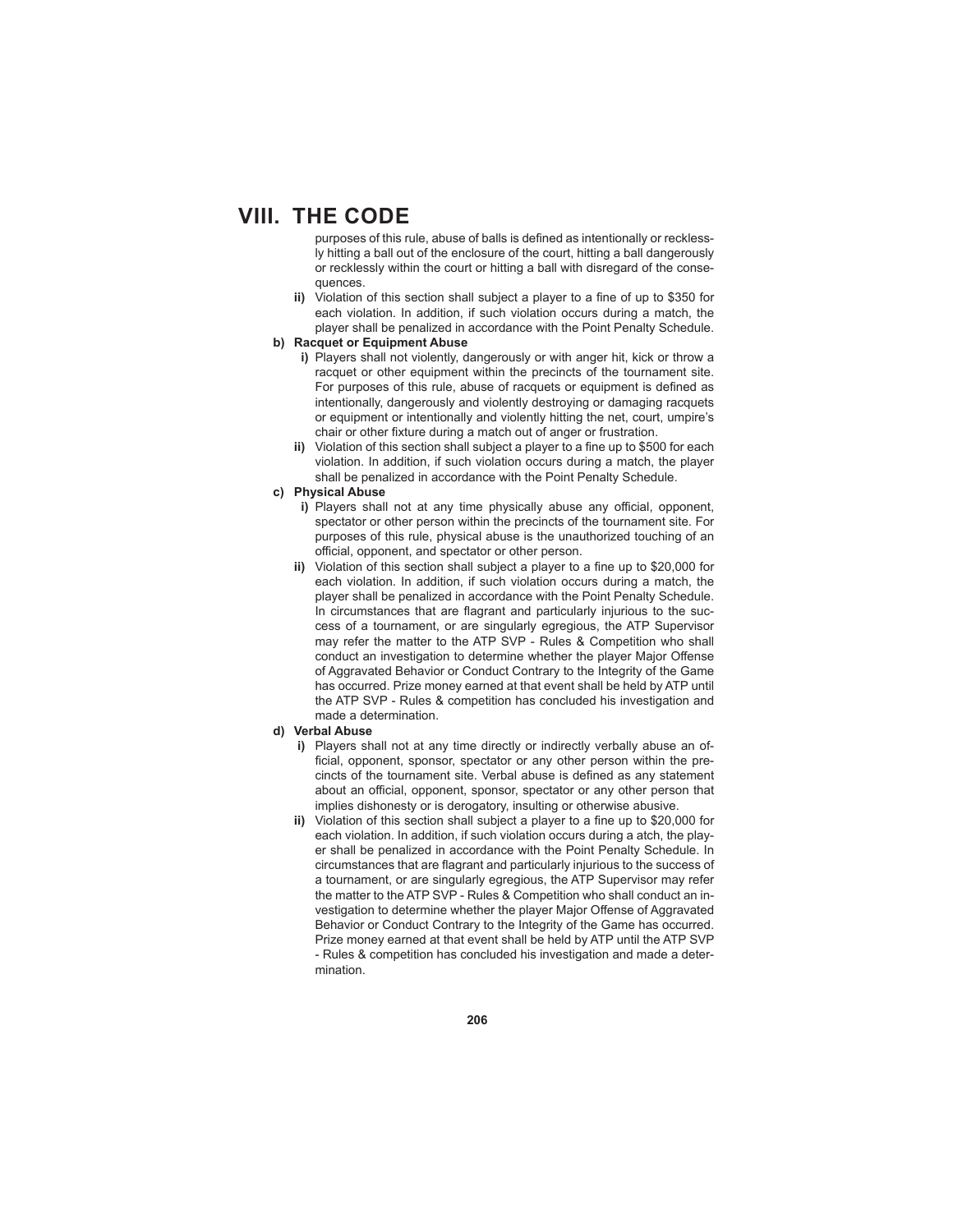### **e) Audible Obscenity**

- **i)** A player shall not use an audible obscenity while on-site. Audible obscenity is defined as the use of words commonly known and understood to be profane and uttered clearly and loudly enough to be heard.
- ii) Violation of this section shall subject a player to a fine up to \$5,000 for each violation. In addition, if such violation occurs during a match, the player shall be penalized in accordance with the Point Penalty Schedule. In circumstances that are flagrant and particularly injurious to the success of a tournament, or are singularly egregious, a single violation of this section shall also constitute the player Major Offense of Aggravated Behavior.

### **f) Visible Obscenity**

- **i)** Players shall not make obscene gestures of any kind while on-site. Visible obscenity is defined as the making of signs by a player with hands and/or racquet or balls that commonly have an obscene meaning.
- ii) Violation of this section shall subject a player to a fine up to \$5,000 for each violation. In addition, if such violation occurs during a match, the player shall be penalized in accordance with the Point Penalty Schedule. In circumstances that are flagrant and particularly injurious to the success of a tournament, or are singularly egregious, a singles violation of this section shall also constitute the player Major Offense of Aggravated Behavior.

#### **g) Unsportsmanlike Conduct**

- **i)** Players shall at all times conduct themselves in a sportsmanlike manner and give due regard to the authority of officials and the rights of opponents, spectators and others. Unsportsmanlike conduct is defined as any misconduct by a player that is clearly abusive or detrimental to the success of a tournament, ATP and/or the Sport. In addition, unsportsmanlike conduct shall include, but not be limited to, the giving, making, issuing, authorizing or endorsing any public statement having, or designed to have, an effect prejudicial or detrimental to the best interest of the tournament and/or the officiating thereof.
- **ii)** Players and their support team members accredited at any event must comply with the physical distancing and COVID-19 precautionary measures applicable for each event. Any repetitive or blatant breach of those measures may be considered a violation of the code of conduct under this Section or the Major Offense of Conduct Contrary to the Integrity of the Game depending on the severity of the violation.
- **iii)** Violation of this section shall subject a player to a fine up to \$20,000 for each violation. In addition, if such violation occurs during a match, the player shall be penalized in accordance with the Point Penalty Schedule. In circumstances that are flagrant and particularly injurious to the success of a tournament, or are singularly egregious, the ATP Supervisor may refer the matter to the ATP SVP - Rules & Competition who shall conduct an investigation to determine whether the player Major Offense of Aggravated Behavior or Conduct Contrary to the Integrity of the Game has occurred. Prize money earned at that event shall be held by ATP until the ATP SVP - Rules & competition has concluded his investigation and made a determination.
- **h)** Best Efforts
	- **i)** A player shall use his best efforts during the match when competing in a tournament. Violation of this section shall subject a player to a fine up to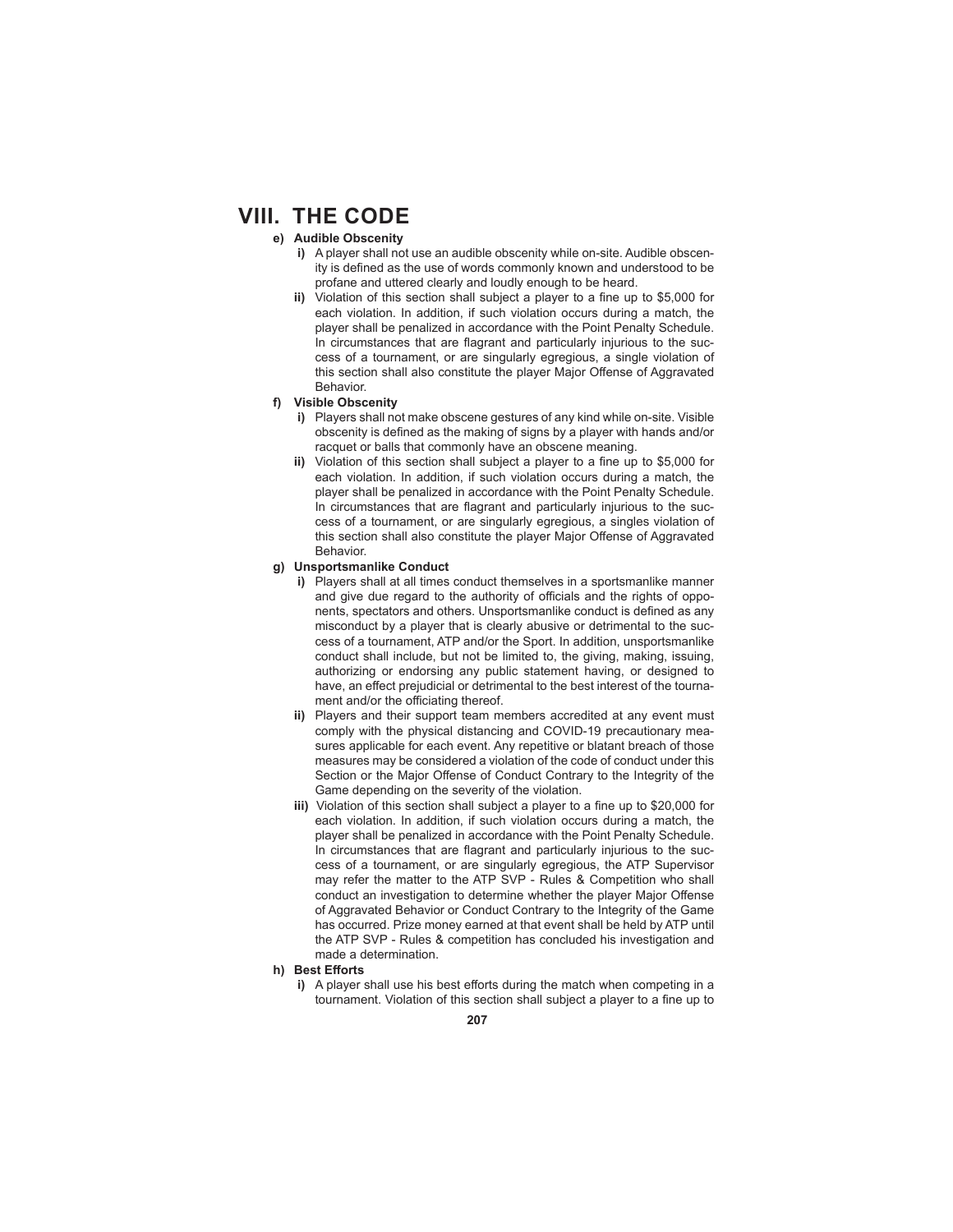\$20,000 for each violation.

**ii)** For purposes of this rule, the Supervisor and/or the Chair Umpire shall have the authority to penalize a player in accordance with the Point Penalty Schedule. In circumstances that are flagrant and particularly injurious to the success of a tournament, or are singularly egregious, the ATP Supervisor may refer the matter to the ATP SVP - Rules & Competition who shall conduct an investigation to determine whether the player Major Offense of Aggravated Behavior or Conduct Contrary to the Integrity of the Game has occurred. Prize money earned at that event shall be held by ATP until the ATP SVP - Rules & competition has concluded his investigation and made a determination.

#### **i) Leaving the Court**

- **i)** A player shall not leave the court area during a match (including the warm-up) without the permission of the Chair Umpire or Supervisor.
- ii) Violation of this section shall subject a player to a fine up to \$3,000 for each violation. In addition the player may be defaulted and shall be subject to the additional penalties for failure to complete match.

#### **j) Failure to Complete Match**

- **i)** A player must complete a match in progress unless he is reasonably unable to do so.
- ii) Violation of this section shall subject a player to a fine up to \$5,000. Violation of this section shall subject a player to immediate default and shall also constitute the Major Offense of Aggravated Behavior.
- **k) Ceremonies**
	- **i)** All tournament finalists must attend and participate in the post-match ceremonies, unless he is physically unable to do so as determined by the tournament Doctor. This includes retirements and finals not played due to a walkover.
	- **ii)** Violation of this section shall subject a player to a fine up to \$5,000.
- **l) Coaching and Coaches**
	- **i)** Players shall not receive coaching during a tournament match. Communications of any kind, audible or visible, between a player and a coach may be construed as coaching. Coaches on-site are prohibited from:
		- **aa)** Using an audible obscenity or making obscene gestures of any kind. **bb)** Abusing any official, opponent, spectator or other person, verbally or physically.
		- **cc)** Engaging in conduct contrary to the integrity of the game of tennis. Conduct contrary to the integrity of the game shall include, but not be limited to, comments to the news media that unreasonably attack or disparage a tournament, sponsor, player, official or ATP. Responsible expressions of legitimate disagreement with ATP policies are not prohibited. However, public comments that one of the stated persons above knows, or should reasonably know, will harm the reputation or financial best interest of a tournament, player, sponsor, official or ATP are expressly covered by this section.
	- **ii)** Violation of this section shall subject a player to a fine up to \$5,000 for each violation. In addition, if such violation occurs during a match, the player shall be penalized in accordance with the Point Penalty Schedule. In circumstances that are flagrant and particularly injurious to the success of a tournament, or are singularly egregious, the Supervisor shall have the authority to relocate the position of a coach if there is reasonable belief that coaching is occurring or the Supervisor may order the coach to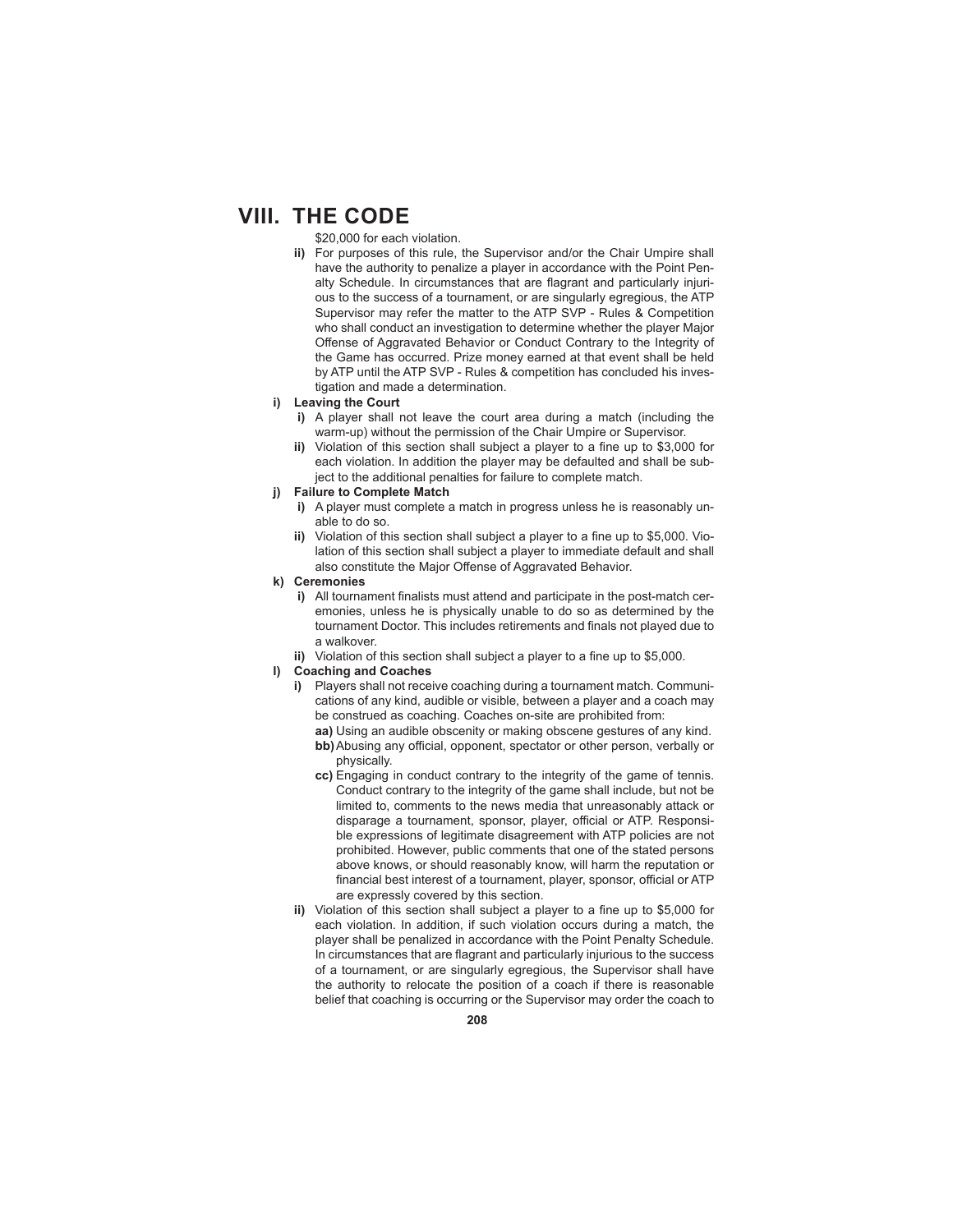be removed from the match site or tournament site and upon his failure to comply with such order, may declare an immediate default of such player. *Electronic devices*

*Case: May a player listen to an mp3 player or other device on a changeover?*

*Decision: A player is not allowed to use any electronic devices (e.g. CD players, mobile phones, etc.) during matches, unless approved by the Supervisor. (Tour Policy)*

#### **m) Default**

- **i) During the match.** The Supervisor may default a player either for a single violation of the Code (immediate default) or as outlined in the Point Penalty Schedule.
- **ii) On-site.** The Supervisor may withdraw a player from all events for a single violation of the Code occurring during the event but not during a player's match.
- iii) In all cases of default, the Supervisor's decision shall be final and may not be appealed.
- **iv) Penalties**:
	- **aa)** Any player who is defaulted shall lose all prize money (gross prize money to be paid to ATP), hotel accommodations and points earned for that event at that tournament.
	- **bb)** At the discretion of the Supervisor, the player may be withdrawn from all other events, if any, in that tournament.
	- **cc)** In addition, if the Senior Vice President Rules & Competition determines that the default was particularly injurious to the success of the tournament or detrimental to the integrity of the sport, he may consider additional penalties (fines and/or suspensions).
- **v)** The exception is when the offending incident involves:
	- **aa)** A violation of the punctuality or dress and equipment provisions set forth in the Code; or
	- **bb)** As a result of a medical condition; or
	- **cc)** A match ending on a delay penalty (Code Violation for Delay of Game) if the delay penalty was the result of a medical condition.
	- **dd)** A member of a doubles team did not cause any of the misconduct code violations that resulted in the team being defaulted.
- **vi) In doubles:**
	- **aa)** A default assessed for violation of the Code shall be assessed against the team.
	- **bb)** The Supervisor will assess the default penalties against both players on the team, unless the provisions in 4 above apply.
	- **cc)** At the discretion of the Supervisor, one or both of the players may be withdrawn from all other events, if any, in that tournament.
	- **dd)** The partner of the player who caused the default shall receive points and prize money from the previous round.

#### *Default - List Penalties*

*Case: If a player is defaulted through the Code of Conduct for misconduct, what penalties result?*

*Decision: The player may be withdrawn from any other event he is entered in, as determined by the Supervisor; lose all points and gross prize money earned for the event where he was defaulted;*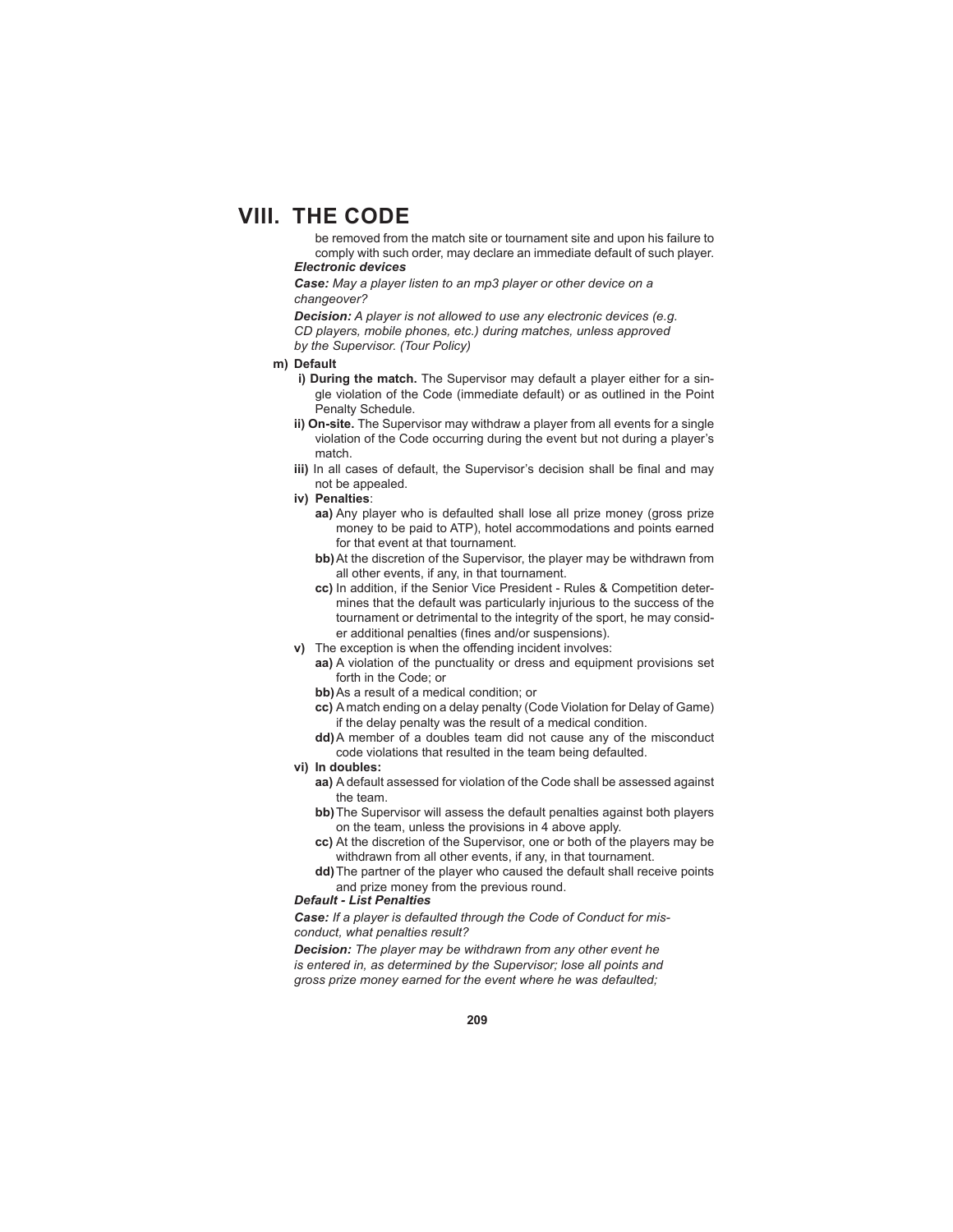and hotel accommodations, in addition to the fines that may be im*posed for the code violations. If the player is removed from the other event as well, he will lose all points and prize money earned from both events, and hotel accommodations.*

## **n) Punctuality**

Players shall be ready to play when their matches are called.

- **i)** Any player not ready to play within ten (10) minutes after his match is called shall be fined \$250.
- **ii)** For televised matches with an announced "walk-on" time, players not ready to walk-on at the announced time may be issued a fine at the sole discretion of the ATP Supervisor. Normal fines may be in the range of \$1,000-\$5,000 but in extreme cases could be up to a maximum of \$10,000**.**
- iii) Any player not ready to play within fifteen (15) minutes after his match is called may be fined up to an additional \$750 and shall be defaulted unless the Supervisor, after consideration of all relevant circumstances, elects not to declare a default. In such case, the Supervisor shall immediately inform the Senior Vice President - Rules & Competition. This section applies only to those players who are or have been on-site.

#### *Late Transportation*

*Case: The scheduled transportation is late to pick up players from the tournament hotel. A player is defaulted for punctuality and subsequently arrives on-site with tournament transportation. Should the default be rescinded and the match played?*

*Decision: The player is defaulted. Transportation is a service provided by the tournament; however, the player is responsible for arriving on time for his match.*

## **o) Continuous Play**

i) Delay of Play. A player will receive a warning for the first violation and be subject to a fine for each subsequent violation (\$250 then doubled for each additional violation) during that week's event for violating the following timings:

| <b>Time Allowed</b>                                                                                                                           |                 |                       |
|-----------------------------------------------------------------------------------------------------------------------------------------------|-----------------|-----------------------|
| <b>Action</b>                                                                                                                                 | <b>ATP Tour</b> | <b>ATP Challenger</b> |
| Reaching the net for the<br>pre-match meeting.<br>Timina<br>begins when second player/<br>team reaches the appropriate<br>bench.              | 60 seconds      | 60 seconds            |
| Warm-up. Time begins at the<br>conclusion of the pre-match<br>meeting.                                                                        | 4 minutes       | 5 minutes             |
| Start of play. Players must<br>show that they are ready to<br>start play. Timing begins at<br>the conclusion of the 4 or 5<br>minute warm-up. | 60 seconds      | 60 seconds            |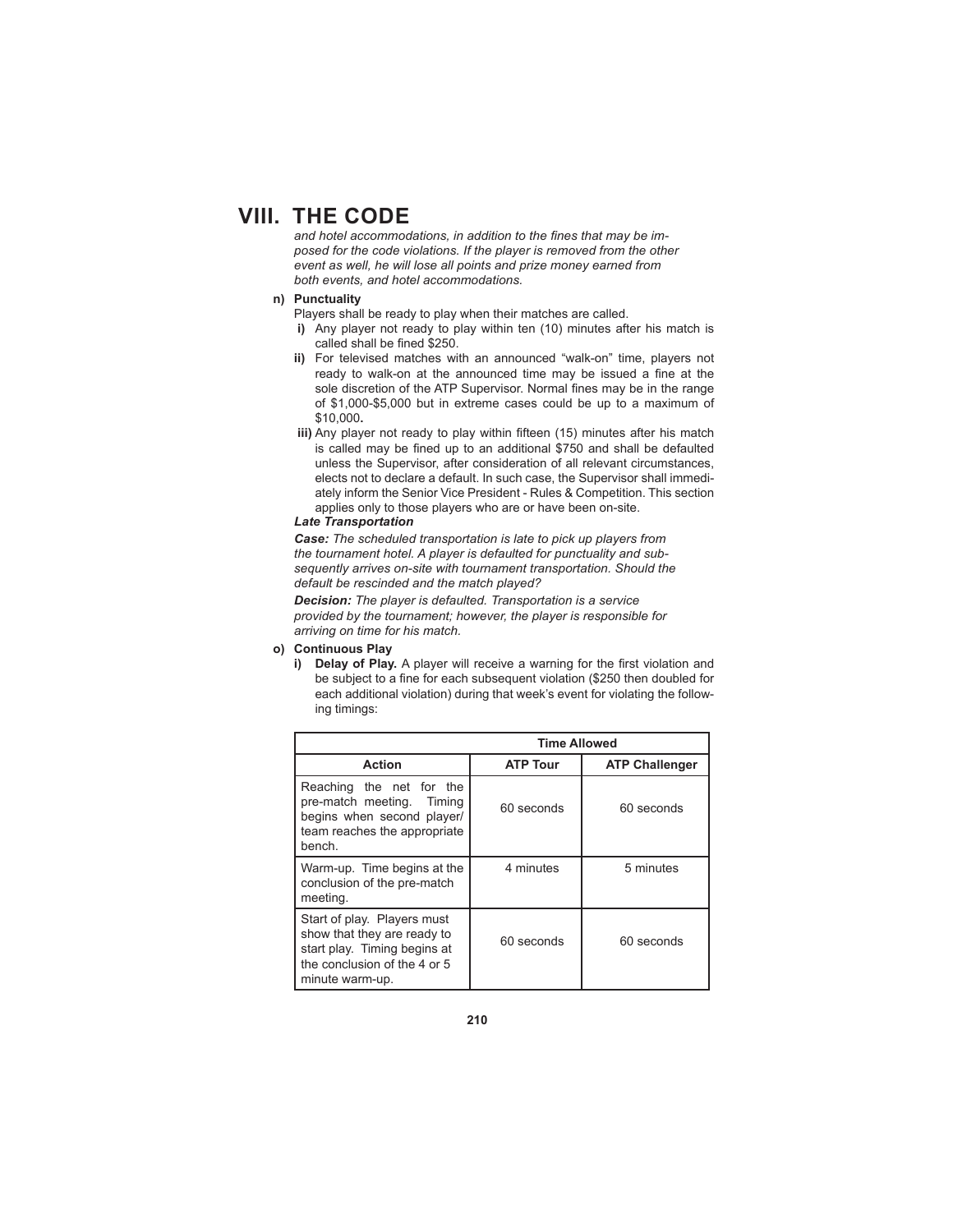- **ii) Delay of Game.** Once the match has begun, play shall be continuous and a player shall not unreasonably delay a match for any cause. A maximum of twenty-five (25) seconds shall elapse from the moment the ball goes out of play until the time the ball is struck for the next point. If such serve is a fault, then the second serve must be struck by the server without delay. The exception is at a ninety (90) second changeover or a one hundred twenty (120) set break. The procedures for enforcing this rule are as follows:
	- **aa**) **25 Seconds Between Points.** 
		- **1)** Start stopwatch when the player is ordered to play or when the ball goes out of play.
		- **2)** Assess time violation or code violation if the ball is not struck for the next point within the twenty-five (25) seconds allowed. There is no time warning prior to the expiration of the twenty-five (25) seconds.
	- **bb) Changeover (Ninety (90) Seconds) and Set Break (One Hundred and Twenty (120) Seconds).**
		- **1)** Start stopwatch the moment the ball goes out of play.
		- **2)** Announce "Time" after sixty (60) / ninety (90) seconds have elapsed.
		- **3)** Announce "15 Seconds" if one or both of the players are still at their chairs and/or have not started toward their playing positions after seventy-five  $(75)$  / one hundred and five  $(105)$  seconds have elapsed.
		- **4)** Assess time violation or code violation (after medical time-out or treatment) if the ball is not struck for the next point within the ninety (90) / one hundred and twenty (120) seconds allowed provided there has been no interference which prevented the server from serving within that time.

**NOTE:** When requested by television, "Time" shall be announced after ninety (90) seconds for a changeover and one hundred twenty (120) seconds for a set break.

**cc) Time Violations.** 

 Violating a provision of this Section, as server or receiver, shall be penalized by a "Time Violation – Warning" and each subsequent violation shall be penalized as follows:

- **Server.** When serving the time violation shall result in a "fault".
- **Receiver.** When it is determined that the receiver is the cause of the time violation, then the receiver shall be penalized by the assessment of one (1) point penalty. The receiver must also play to the reasonable pace of the server. A Time Violation may be issued in this case prior to the expiration of twenty-five (25) seconds if the receiver's actions are delaying the reasonable pace of the server. Assess a code violation if the receiver is consistently or obviously delaying the server, thus employing "Unsportsmanlike Conduct".
- **Server/Receiver** following a toilet break. Point Penalty.

**Note**: A second time violation occurs when a player who has received a prior warning as either the server or receiver is issued another time violation as either server or receiver. Example is Player A had received a warning for not serving within the 25 second limit; later, as receiver, Player A is deemed to not be playing to the reasonable pace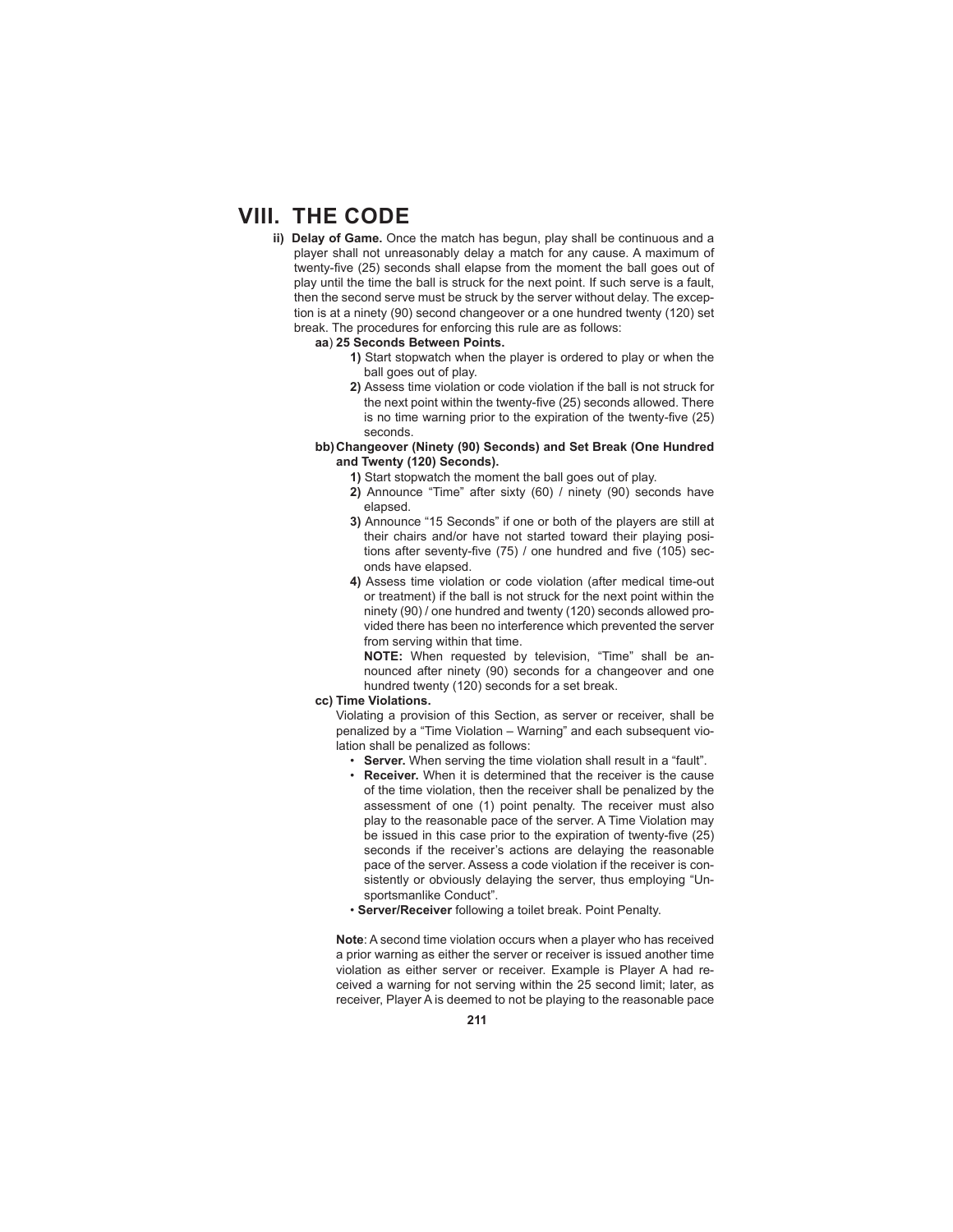of the server. This would be considered a second violation and a point penalty would be issued.

- **p) Post-Match Media Availability (See ATP Addendum, page 389)**
	- **i)** All players scheduled to play on televised courts will be required, if requested, to perform a pre-match TV interview on the day of the match (not to exceed 2 minutes in total). The interview may be conducted at either the player's practice court or as the players approach the court for walkon as determined by the host and player's national broadcasters.
	- **ii)** Unless injured and physically unable to appear, a player or team must be available, as determined by ATP, on court (for TVs only), in the mixed zone or media conference area after the conclusion of each match whether the player or team was the winner or loser. Post-match media obligations include three (3) interviews, with the news service, host and player's national broadcasters. This rule shall also apply to matches won or lost as a result of a withdrawal or retirement.
	- **iii)** Violation of this section shall subject a player to a fine in accordance with the following schedule (based on most recent position in the ATP Rankings):

| 1 - 10     | \$20,000 |
|------------|----------|
| $11 - 25$  | \$10,000 |
| $26 - 50$  | \$5,000  |
| $51 - 100$ | \$3,000  |
| $101 +$    | \$1,000  |

 Fines will be increased to the next higher level for any national player. Fines will double for each repeat offense within an ATP Circuit Year. For ATP Challenger Tour events, a violation of this section shall result in a fine of \$500.

### **q) Pre-Tournament Media Availability**

All players will be required, if requested, to take part in media availability prior to their first match at each tournament.

### **r) ATP STARS Program Penalties**

 Players shall be required to participate in ATP sponsored activities at each ATP Tour tournament. Failure to participate in a scheduled activity due to non-appearance or tardiness shall be deemed a missed activity. Violation of this section shall subject a player to a fine as indicated below: Fine Schedule (based on most recent position in the ATP Rankings):

| 1 - 10     | \$20,000 |
|------------|----------|
| 11 - 25    | \$10,000 |
| $26 - 50$  | \$5.000  |
| $51 - 100$ | \$3.000  |
| $101 +$    | \$1,000  |

 Fines will be increased to the next higher level for any national player. Fines will double for each repeat offense within an ATP Circuit Year.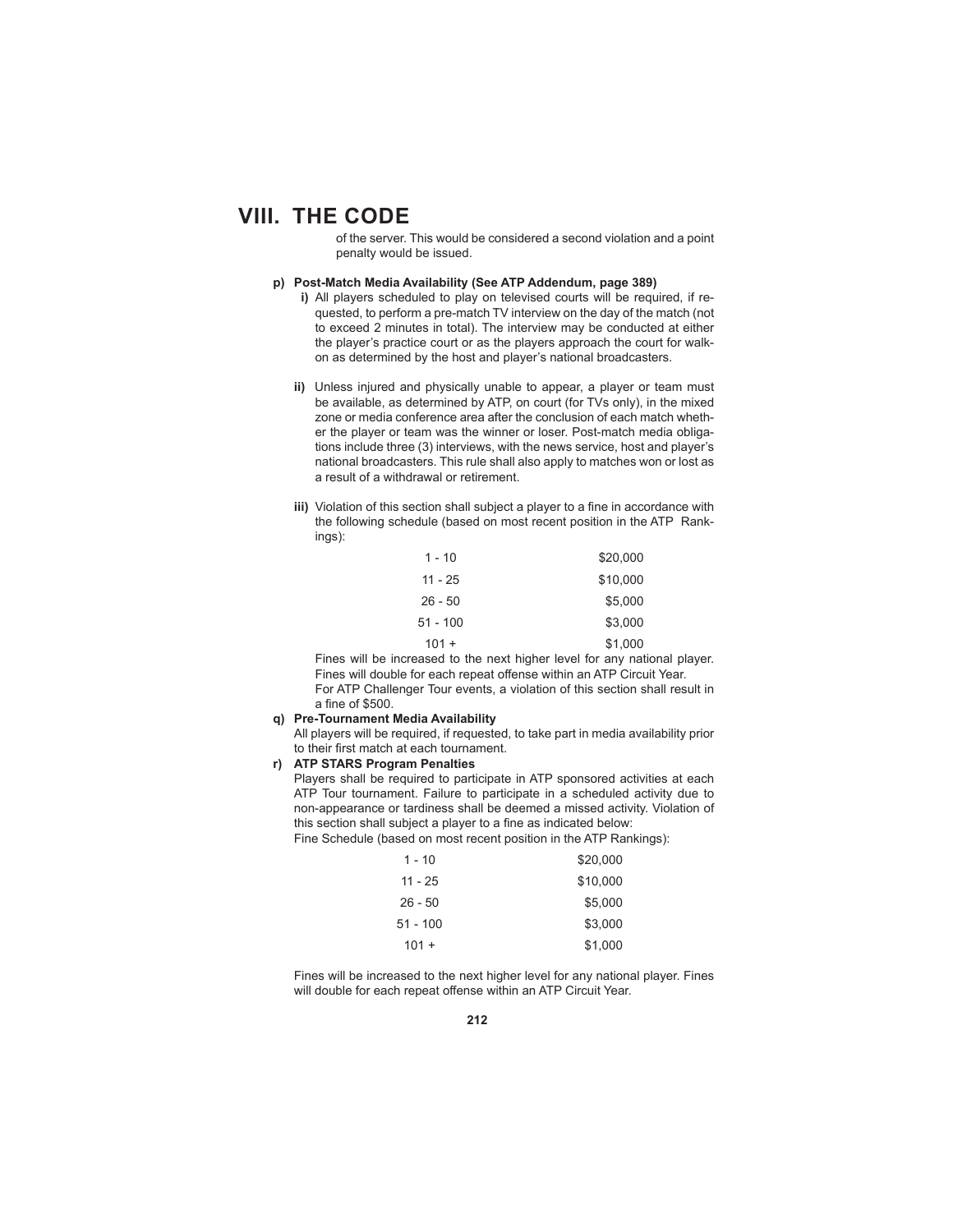## **s) Champion's Media Tour**

 Each winner of a Grand Slam or the Nitto ATP Finals, if requested, is obligated to participate in media tour as arranged by ATP during the days immediately following the finals of any such tournament. Players and their agents will be consulted with respect to the scope and substance of the activities to take place during the media tour to ensure that the player is comfortable with the proposed activities. ATP will cover all expenses incurred by a player while participating in the media tour.

## **t) Special Functions**

 Each player, if requested, is obligated to attend the ATP Awards Show and up to two (2) additional ATP sponsored/conducted special events. Players and their agents will be consulted in advance to ensure that attendance at any such event(s) will not substantially intrude upon the player's schedule. Players and their agents will also be consulted with respect to the scope and substance of the events to ensure that the player is comfortable with attending the event(s).

#### **M. Determination of Violation and Penalty**

- **1)** The Supervisor shall make a reasonable investigation to determine the facts regarding all player on-site offenses. Upon determining that a violation has occurred, the Supervisor shall specify the fine and/or other punishment in written notice to the player. The Supervisor may limit the fines levied during qualifying competition as follows:
	- **a)** ATP Tour Tournament Qualifying Competition. A maximum of \$500 for each violation.
	- **b)** ATP Challenger Tour Tournament Qualifying Competition. A maximum of \$100 for each violation.
- **2)** The Senior Vice President Rules & Competition shall have the authority to investigate statements or actions made by a player that are not heard or seen by on-court officials by reviewing tapes of televised matches. After reviewing all facts and circumstances, the Senior Vice President - Rules & Competition may determine that a violation of the Code has occurred and shall specify the fine and/ or other punishment. The player shall be given written notice of the violation and fine. The player shall have the right to appeal such determination to the ATP CEO, consistent with the procedures outlined in the Code.

### **N. Payment of Fines**

Fines levied by the Supervisor for player on-site offenses shall be paid in accordance with the following:

**1) ATP Tour and ATP Challenger Tour Tournaments.** Each tournament shall deduct fines from the player's winnings, if any, and promptly pay the fine to ATP. In the event that the player's winnings are insufficient to pay the fine, the player shall pay the balance within twenty (20) days after the tournament to ATP.

### **O. Procedures for Appeal**

**1)** Except for appeals of violations of the Stars Program, any player in violation of a player on-site offense may, after paying all fines, appeal to the Senior Vice President - Rules & Competition for review of a determination of guilt and the penalty assessed.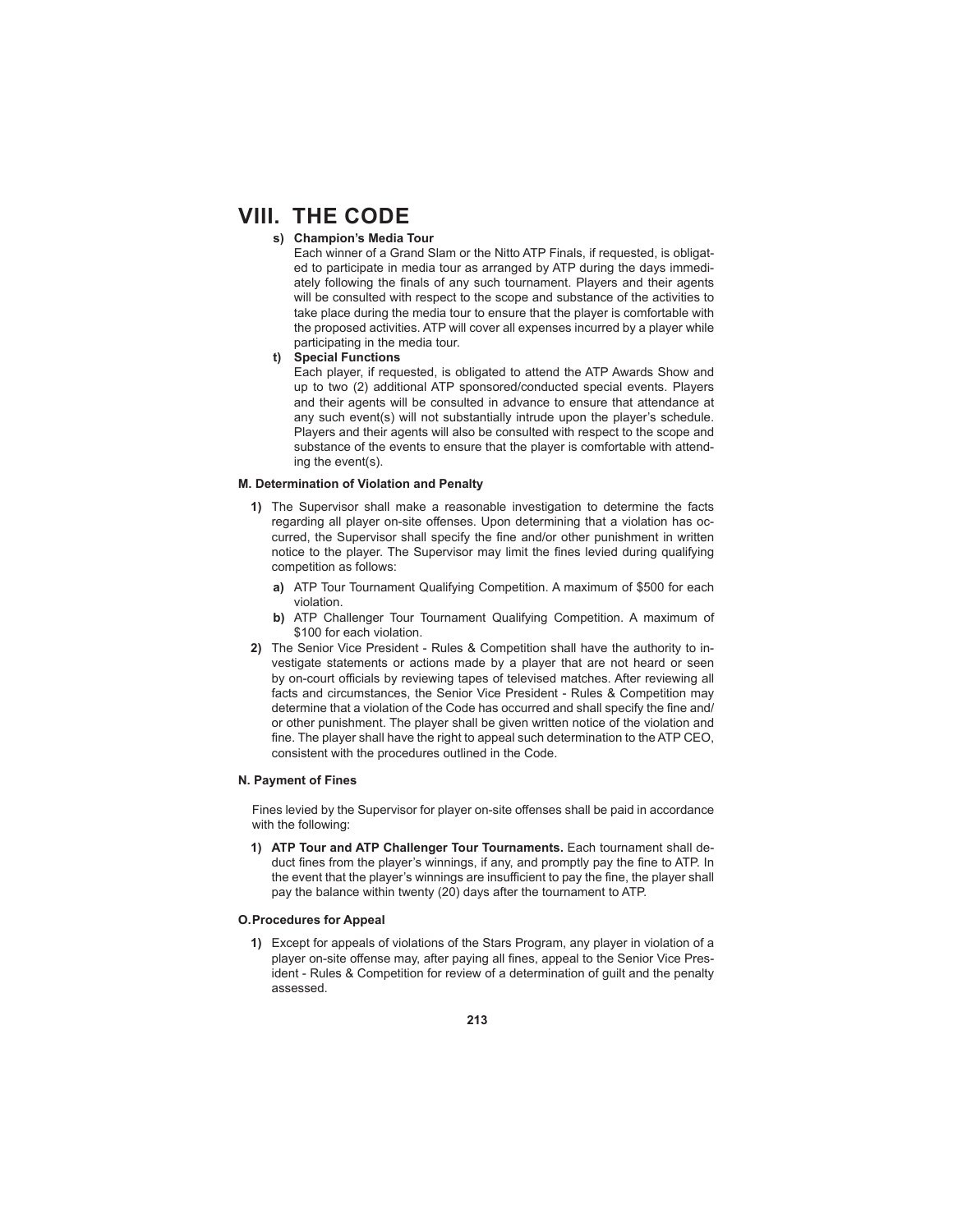2) Any player found to have committed a player on-site offense may appeal such decision in writing to the Senior Vice President - Rules & Competition. Such appeal shall be lodged within ten (10) days of the on-site offense. The Senior Vice President - Rules & Competition shall review the Appeal within twenty-one (21) days and, if necessary, designate a date, time and place for a hearing. At the hearing, the player shall present to the Senior Vice President - Rules & Competition his respective positions on the facts. The Senior Vice President - Rules & Competition may affirm, reverse or modify the penalty initially imposed by the Supervisor.

#### **P. Appeal of Violations of STARS Program**

- **1)** All appeals concerning the ATP STARS Program shall be governed by the procedures in this section.
- 2) A player can file a written appeal with the Senior Vice President Rules & Competition within ten (10) days after the player's receipt of notification of a violation of the Stars Program. As a condition to filing an appeal, the player must pay the fine prescribed in the Program for the violation.
- **3)** Upon receipt of a timely written appeal, the Senior Vice President Rules & Competition, or his designee, shall appoint a committee to hear and decide the appeal, and also shall appoint one of the committee members to act as the committee's chairman. ATP may provide reasonable compensation and reimbursement of expenses to committee members.
- **4)** The committee shall convene a hearing to hear the appeal and shall render its written decision on the case as soon as practicable following the conclusion of the hearing. The decision shall be by majority of the committee members.
- **5)** The procedure prior to and at the hearing shall be at the discretion of the committee chairman, including but not limited to the decision to conduct the hearing by telephone conference or in person. In establishing such procedures, the chairman shall take into account the amount of the fine involved and any other relevant considerations.
- **6)** The committee shall not be bound by judicial rules governing the procedure or the admissibility of evidence, provided that the hearing is conducted in a fair manner with a reasonable opportunity for each party to submit evidence, address the committee and present his or its case.
- **7)** In all appeals, ATP will appear and defend the finding of a violation, and shall have the burden of proving, by a preponderance of the evidence, that there has been a violation of the STARS Program.
- **8)** The committee's decision shall be the full, final and complete disposition of the appeal and will be binding on all parties.
- **9)** If the player's appeal is upheld, the Senior Vice President Rules & Competition shall refund to the player the fine paid by the player in connection with this appeal.

#### **Q. Notice and Service**

**1)** Any written communication to be sent to the ATP CEO or Senior Vice President - Rules & Competition should be addressed as follows, unless notice of change is subsequently published.

| ATP CEO        | OR | SVP - Rules & Competition |
|----------------|----|---------------------------|
| Palliser House |    | ATP Americas              |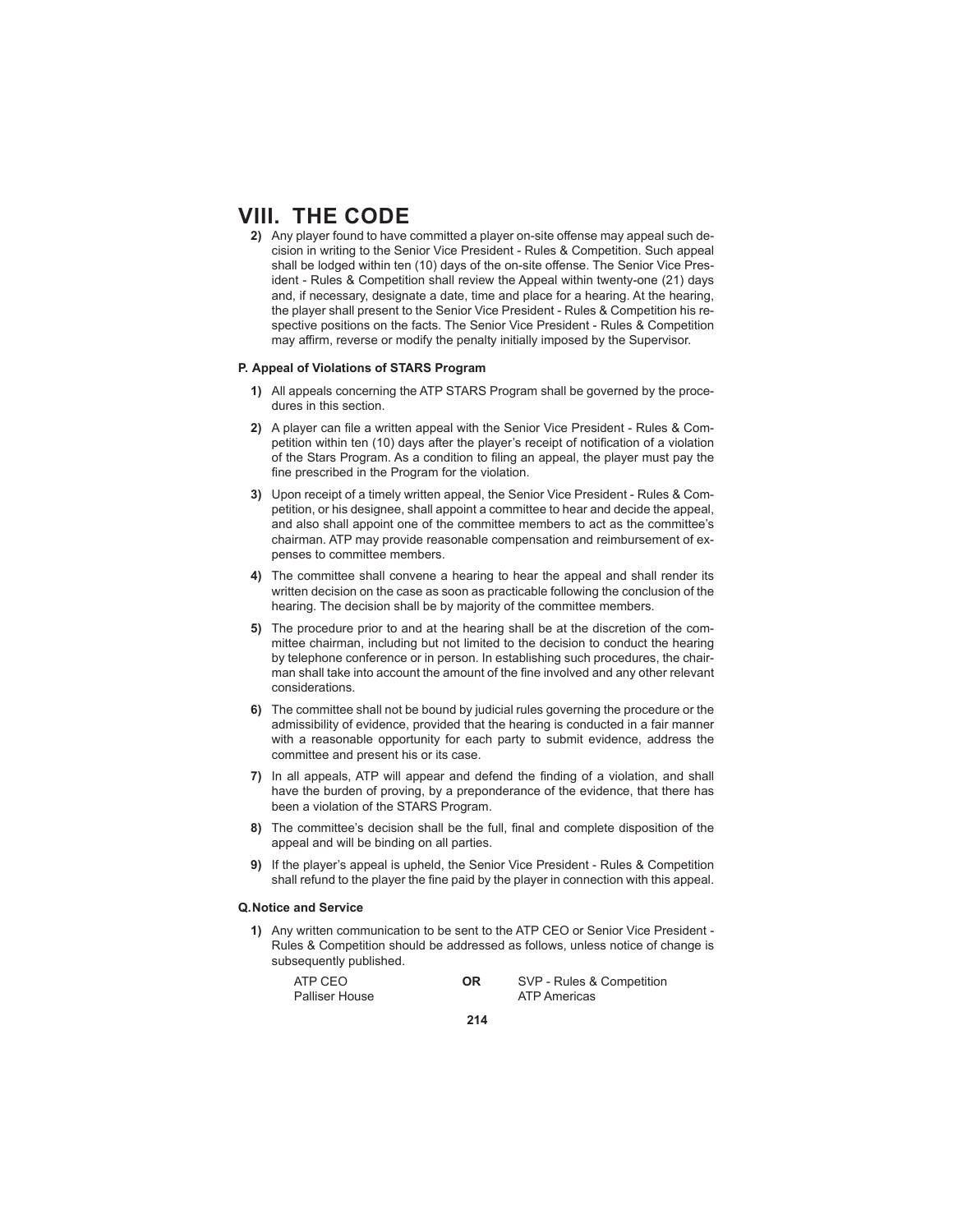Palliser Road 201 ATP Blvd Telephone: +44 207 381 7890 Telephone: +1 904 285 8000 Facsimile: +44 207 381 7895 Facsimile: +1 904 779 3300

London W149EB Ponte Vedra Beach, FL 32082, USA

**2) Service.** Service to a player of any notice or other document shall be deemed completed if mailed to the player at his home address or other address designated by the player.

## **8.05 Player Major Off enses/Procedures**

### **A. Off enses**

- **1) Aggravated Behavior**
	- **a)** No player, their coaches, Physiotherapist, therapist, physician, management representative, agent, family member, tournament guest, business associate or other affiliate or associate of any player ("Related Persons"), or any other person who receives accreditation at an Event at the request of the player or any other Related Person, at any ATP Tour or ATP Challenger Tour tournament shall engage in aggravated behavior which is defined as follows:
		- **i)** One or more incidents of behavior designated in this Code as constituting aggravated behavior.
		- **ii)** One incident of behavior that is flagrant and particularly injurious to the success of a tournament, or is singularly egregious, including the sale of credentials.
		- **iii)** A series of two (2) or more violations of this Code within a twelve (12) month period which singularly do not constitute aggravated behavior, but when viewed together establish a pattern of conduct that is collectively egregious and is detrimental or injurious to ATP Tour or ATP Challenger Tour tournaments.
	- **b)** Violation of this section shall subject a player to a fine up to \$25,000 or the amount of prize money won at the tournament, whichever is greater, and/or suspension from play in ATP Tour and ATP Challenger Tour tournaments or events for a minimum period of twenty-one (21) days and a maximum period of one (1) year. The suspension shall commence on the Monday after the expiration of the time within which an appeal may be filed, or, in the case of appeal, commencing on the Monday after a final decision on appeal. Violation of this Section by a Related Person may result in a maximum penalty of permanent revocation of accreditation and denial of access to all ATP Tour and ATP Challenger Tour Tournaments.

#### **2) Conduct Contrary to the Integrity of the Game**

 The favorable reputation of ATP, its tournaments and players is a valuable asset and creates tangible benefits for all ATP members. Accordingly, it is an obligation for ATP players and Related Persons, to refrain from engaging in conduct contrary to the integrity of the game of tennis.

**a)** Conduct contrary to the integrity of the game shall include, but not be limited to, publicized comments that unreasonably attack or disparage any person or group of people, a tournament, sponsor, player, official or ATP. Responsible expressions of legitimate disagreement with ATP policies are not prohibited. However, public comments that one of the stated persons above knows, or should reasonably know, will harm the reputation or financial best interests of a tournament, player, sponsor, official or ATP are expressly covered by this section.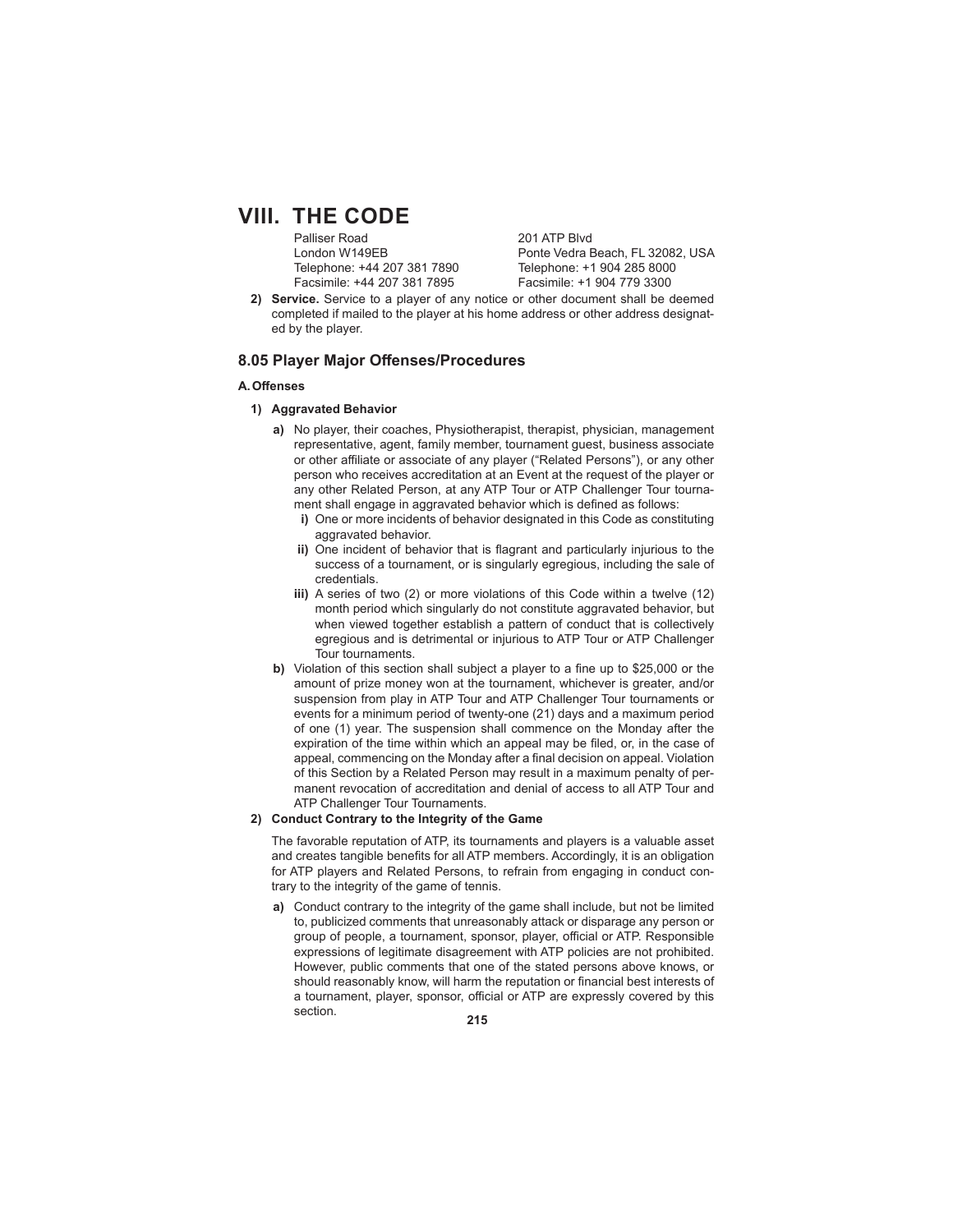- **b)** A player, or related person, that has at any time behaved in a manner severely damaging to the reputation of the sport, including submitting a falsified Covid-19 vaccination record, may be deemed by virtue of such behavior to have engaged in conduct contrary to the integrity of the Game of Tennis and be in violation of this Section.
- **c)** A player, or related person, convicted of a violation of a criminal or civil law of any jurisdiction may be deemed by virtue of such conviction to have engaged in conduct contrary to the integrity of the Game of Tennis.
- **d)** A player, or related person, charged with a violation of a criminal or civil law of any jurisdiction may be deemed by virtue of such charge to have engaged in conduct contrary to the integrity of the Game of Tennis and the ATP Senior Vice President - Rules & Competition may provisionally suspend such player, or related person, from further participation in ATP tournaments pending a final determination of the criminal or civil proceeding.
- **e)** Violation of this section shall subject the player to a fine of up to \$100,000 and/or suspension from play in ATP Tour or ATP Challenger Tour tournaments for a period of up to three (3) years. Violation of this Section by a Related Person may result in a maximum penalty of permanent revocation of accreditation and denial of access to all ATP Tour and ATP Challenger Tour Tournaments.

## **3) Prohibited Promotional Fees**

- **a)** ATP Tour 500 and 250 tournaments have the option to offer fees for promotional services. No other ATP Tour or ATP Challenger Tour tournament owner, operator, sponsor or agent is permitted to offer, give or pay money or anything of value, nor shall the tournament permit any other person or entity to offer, give or pay money or anything of value to a player, directly or indirectly, to influence or assure a player's competing in a tournament, other than prize money, unless authorized to do so by ATP.
- **b)** Violation of this section shall subject the player to a fine up to \$20,000 plus the amount of value of any such payment, and/or to suspensions from play in ATP Tour and ATP Challenger Tour tournaments for a period of up to three (3) years. The suspension shall begin on the Monday after the expiration of the time within which an appeal may be filed, or, in the case of appeal, commencing on the Monday after a final decision on appeal.
- **c)** If the Senior Vice President Rules & Competition believes that a player may be violating this section, then upon demand, the player or his agent, must furnish or provide access to the Senior Vice President - Rules & Competition copies of all records relating to their participation in or, in the absence of such records, an affidavit setting forth the facts with respect to any transaction in question. In the event a player fails to provide the records or affidavit, the Senior Vice President - Rules & Competition may suspend him from participation in ATP Tour and ATP Challenger Tour tournaments pending compliance with such demand.

### **B. Procedures**

### **1) Determination and Penalty**

 The Senior Vice President - Rules & Competition shall conduct such investigation of an alleged player major offense as he, in his sole discretion, determines is appropriate and necessary. Upon completion of his investigation, the Senior Vice President - Rules and Competition shall determine whether a player major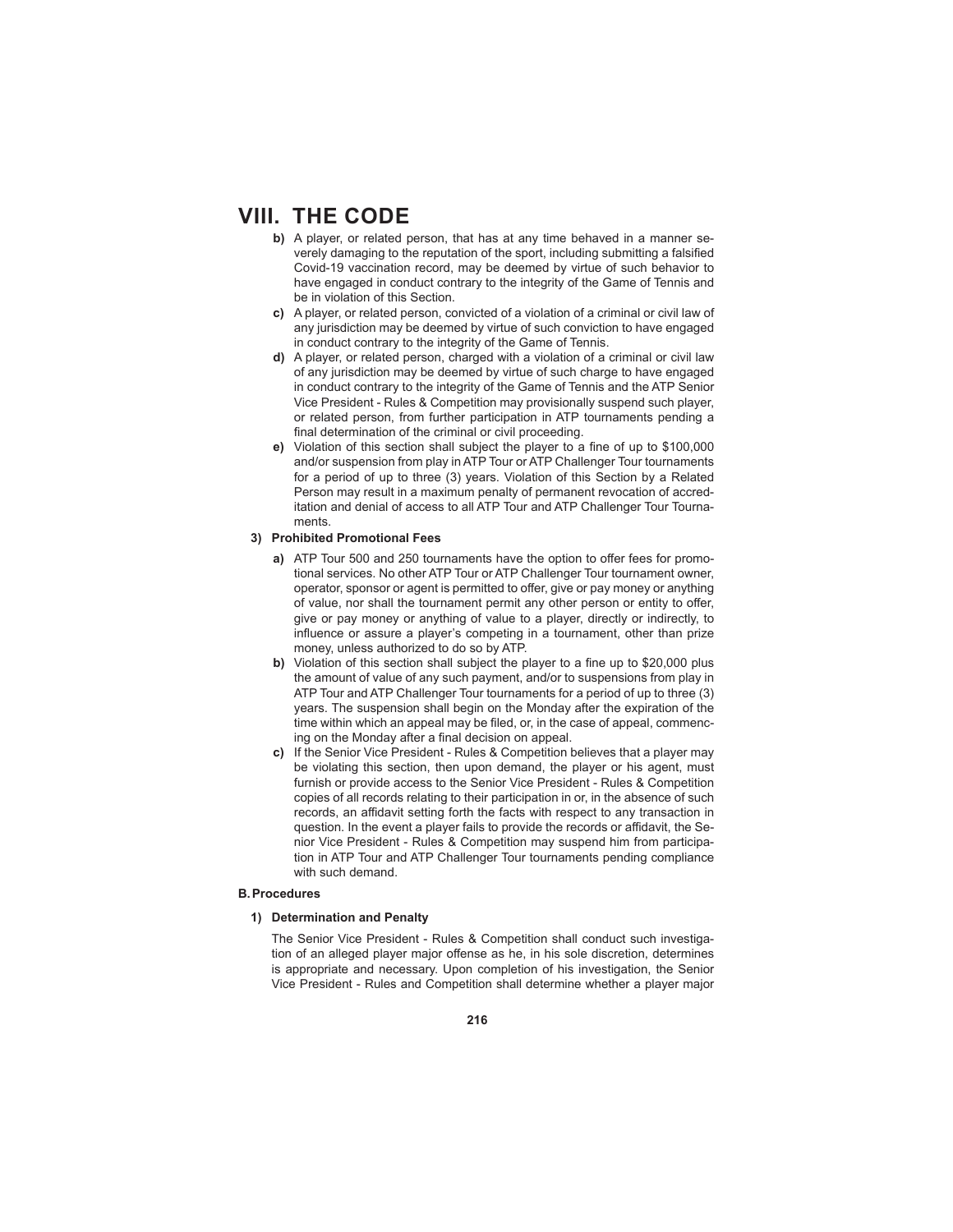offense has occurred and, if so, shall fix a penalty to be imposed. A copy of the decision setting forth such penalty shall be promptly delivered to the player.

## **2) Payment of Fines**

The player shall pay all fines levied for player major offenses to ATP by delivery to the Senior Vice President - Rules & Competition within twenty-one (21) days after receiving written notice.

#### **3) Appeal**

Any player who has received a penalty for a player major offense may, after paying all monetary fines, appeal such determination by filing a written notice with the ATP CEO within five (5) days (excluding weekends) of such player's receipt of notice of such determination. Upon receiving such notice of appeal, the ATP CEO or his designee shall set a date and place for the hearing.

### **4) Hearing on Appeal**

 The ATP CEO or his designee shall conduct the hearing on appeal in accordance with the following:

- **a) Burden of Proof.** The Senior Vice President Rules & Competition has the responsibility to prove the violation by a preponderance of the evidence.
- **b) Rules.** The ATP CEO or his designee must conduct the hearing in a fair and orderly manner with opportunity for each side to present its evidence as to the facts involved, and the player and his representative, if any, and the Senior Vice President - Rules & Competition are bound to cooperate fully to this end.
- **c) Statement of Position**. The ATP CEO or his designee may request the Senior Vice President - Rules & Competition and the player to state in writing their respective positions on the facts, the provision(s) of the Code allegedly violated and the penalty specified and file the same with the ATP CEO or his designee at least three (3) days prior to the hearing, with a copy to each other.
- **d) Presentation**. The Senior Vice President Rules & Competition and the player may present evidence personally or through counsel. Each party shall have the right to present and to cross-examine witnesses, and to offer documentary evidence and testimony by affidavit or deposition. Except for purposes of rebuttal, documentary evidence and affidavits shall not be admissible unless a copy is submitted at least three (3) days prior to the hearing to the ATP CEO or his designee and to the other party. Should objection be made to the introduction of an affidavit, the ATP CEO or his designee may determine in his discretion that the interests of fairness require that the individual be produced to testify at the hearing, or alternatively, that such affidavit be excluded. In the case of the former, a reasonable continuance may be granted for production of such witness.
- **e) Hearing.** The hearing shall be closed to the public. Once commenced, the hearing shall continue from day to day until concluded, unless the ATP CEO or his designee allows otherwise. Postponements, adjournments or any form of delay shall be permitted only in the case of documented emergency and at the sole discretion of the ATP CEO or his designee. Requests for postponement shall be submitted in writing to the ATP CEO or his designee.
- **Record.** Each party shall have the right to have the hearing recorded or transcribed at its expense.
- **g) Interpreter-Legal Advisor.** The ATP CEO or his designee may, at his discretion, make provisions for the presence of an interpreter and/or legal advisor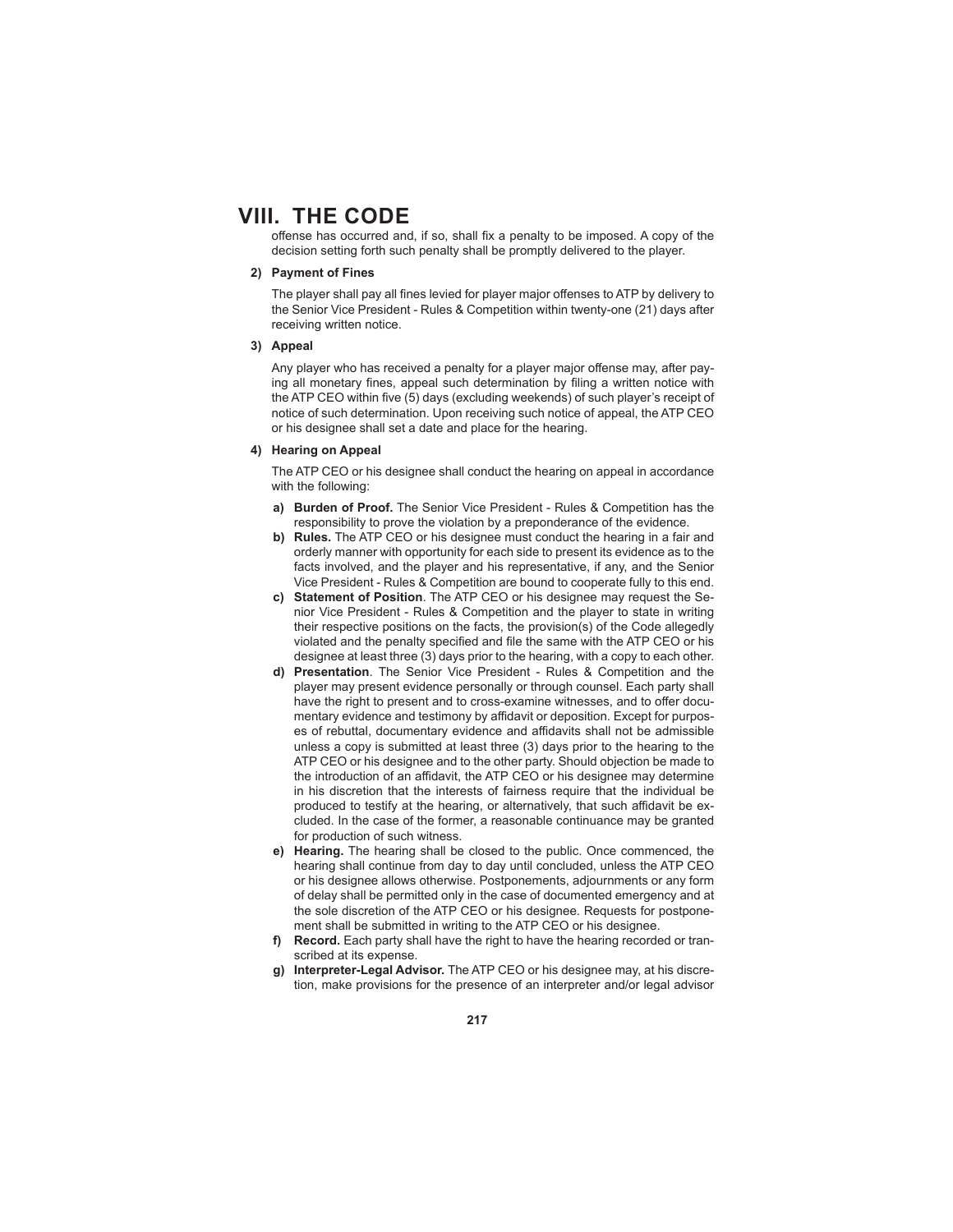for the hearing. The reasonable expenses of such interpreter or legal advisor shall be assumed by ATP pending the final decision of the ATP CEO or his designee and the taxing of costs as is provided in the decision on appeal.

### **5) Decision on Appeal**

 As soon as practicable after the conclusion of the hearing on appeal, the ATP CEO or his designee shall render a written decision, which decision shall constitute the full, final and complete disposition of the issue and will be binding upon the player and upon all members of ATP. The ATP CEO or his designee may vacate, affirm or modify in whole or in part the penalty, but may not increase it. Notwithstanding the foregoing, the ATP CEO or his designee may tax the losing party, whether ATP or the player, all reasonable costs of the Appeal, including, but not limited to, the expenses and charges of the interpreter, legal advisor and any adverse witness required upon objection to testify concerning facts originally presented by way of affidavit. If the costs are taxed against a player, then they must be paid by the player to ATP by delivery to the Senior Vice President - Rules & Competition within (10) days after receipt of the decision of the ATP CEO or his designee.

#### **C. Suspensions and Collection of Fines**

### **1) Suspension - Weeks/Scope**

 Whenever any suspension is involved as a penalty for a violation of the Code, only weeks with ATP Tour or ATP Challenger Tour tournaments shall be included in the suspension period.

#### **2) Stay of Suspensions Pending Appeal**

 Whenever a player is suspended by ATP and an appeal either of right or discretionary review is filed, then the suspension shall be stayed pending the resolution of the appeal.

#### **3) Suspension for Non-Payment of Fines**

If a fine is not paid in a timely fashion, ATP may suspend, pending payment, the party fined from further participation in any ATP Tour and ATP Challenger Tour tournament. In addition, ATP is authorized to collect all overdue fines along with costs, if any, by all reasonable means, including deduction of the fine from any subsequent winnings, or through legal proceedings. When a fine is deducted from prize money being paid in non-U.S. currency, the official ATP exchange rate shall be applicable to the payment of the fine, to the extent deducted.

## **8.06 Tennis Anti-Corruption Program ("TACP")**

Complete rules of the TACP can be found at https://www.itia.tennis/rules/tacp.

### **8.07 Final Dispute Resolution**

**A**. Any dispute between or among ATP, its Tournaments or its players (with the exception of any dispute relating to or arising out of a change in tournament class membership status) arising out of the application of any provision of this Rulebook which is not finally resolved by applicable provisions of the Rulebook shall be submitted exclusively to the Court of Arbitration for Sport ("CAS") for final and binding arbitration in accordance with CAS's Code of Sports-Related Arbitration. The decision of CAS in